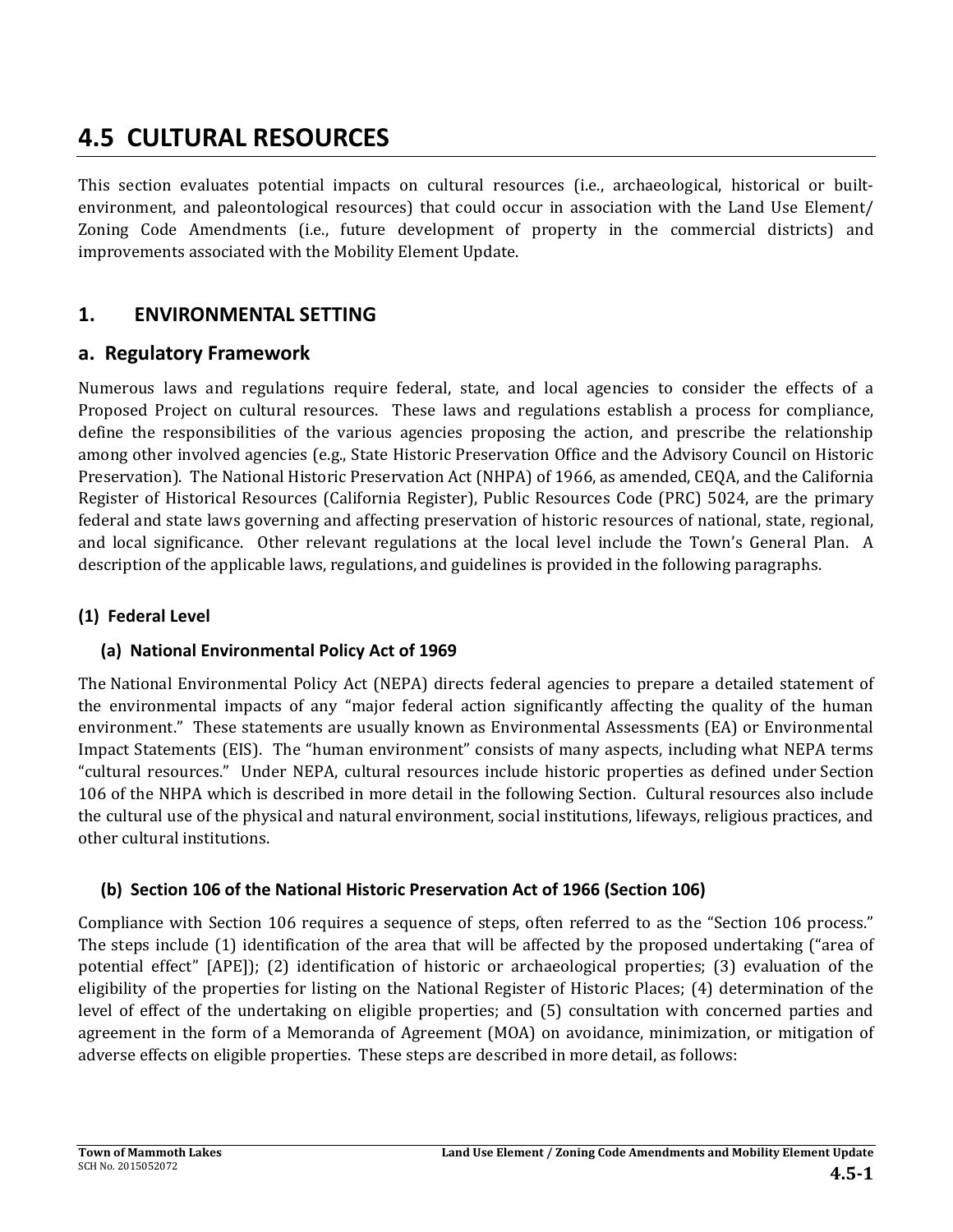As defined in the NHPA  $(36 \text{ CFR } 800.16(d))$ , an APE "is the geographic area or areas within which an undertaking may directly or indirectly cause changes in the character or use of historic properties, if such properties exist. The area of potential effect is influenced by the scale and nature of the undertaking and may be different for different kinds of effects caused by the undertaking." Federal agencies define the cultural resources APE in consultation with the State Historic Preservation Office (SHPO). The APE may or may not match the footprint of the project area.

Identification of historic or archaeological properties is done by means of pedestrian survey and research in appropriate historical and archaeological archives. The Secretary of the Interior has set out guidelines for qualifications for archaeologists and historians responsible for identifying, evaluating, recording, and providing treatment for historical and archaeological resources (36 CFR 61). These guidelines are updated and published by the National Park Service (NPS 1983).

Evaluation of archaeological and historical property significance follows the significance criteria of the National Register of Historic Places (National Register). The National Register was established by the NHPA in 1966 to serve as "an authoritative guide to be used by Federal, State, and local governments, private groups and citizens to identify the Nation's cultural resources and to indicate what properties should be considered for protection from destruction or impairment." (36 CFR  $\S$  60.2). The National Register recognizes properties that are significant at the national, state and local levels. Guidelines for nomination require that significant resources exhibit aspects of important themes in American history, architecture, archaeology, engineering, and culture and possess integrity of location, design, setting, materials, workmanship, feeling, and association and that;

- a. are associated with events that have made a significant contribution to the broad patterns of our history; or
- b. that are associated with the lives of persons significant in our past; or
- c. that embody the distinctive characteristics of a type, period, or method of construction, or that possess high artistic values, or that represent a significant distinguishable entity whose components may lack individual distinction; or
- d. that have vielded or may be likely to vield, information important to history or prehistory

In addition to meeting the Criteria for Evaluation, a property must have integrity. "Integrity is the ability of a property to convey its significance."<sup>1</sup> According to National Register Bulletin 15 (NRB), the National Register recognizes seven aspects or qualities that, in various combinations, define integrity: location, design, setting, materials, workmanship, feeling, and association. In assessing a property's integrity, the National Register criteria recognize that properties change over time, therefore, it is not necessary for a property to retain all its historic physical features or characteristics. The property must retain, however, the essential physical features that enable it to convey its historic identity.<sup>2</sup>

<sup>&</sup>lt;u> 1989 - Johann Stein, fransk politik (d. 1989)</u> *1 National Register Bulletin 15, p. 44.*

*<sup>2</sup>* "A property retains association if it is the place where the event or activity occurred and is sufficiently intact to convey that relationship to an observer. Like feeling, association requires the presence of physical features that convey a property's historic character. Because feeling and association depend on individual perceptions, their retention alone is never sufficient to support *eligibility of a property for the National Register." Ibid, 15, p. 46.*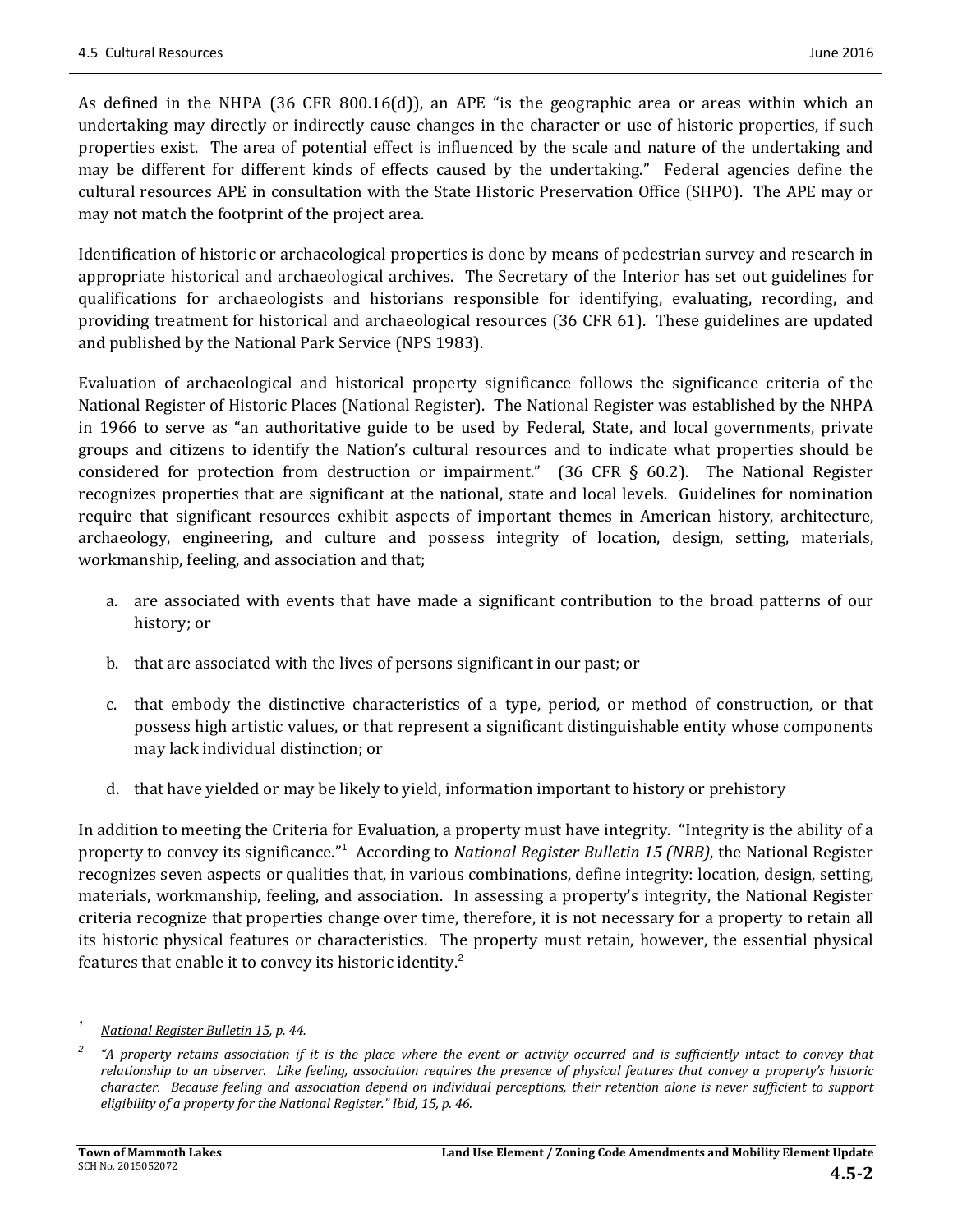For properties that are considered significant under National Register Criteria A and B, the *National Register Bulletin, How to Apply the National Register Criteria for Evaluation* states that a property that is significant for its historic association is eligible if it retains the essential physical features that made up its character or appearance during the period of its association with the important event, historical pattern, or person(s).<sup>3</sup>

In assessing the integrity of properties that are considered significant under National Register Criterion C, the *National Register Bulletin, How to Apply the National Register Criteria for Evaluation* provides that a property important for illustrating a particular architectural style or construction technique must retain most of the physical features that constitute that style or technique.<sup>4</sup>

Archaeological sites, in contrast to historical resources, are most often eligible under Criterion D for their "information potential." For properties eligible under Criterion D, less attention is given to their overall condition, than if they were being considered under Criteria A, B, or C. Archeological sites, in particular, do not exist today exactly as they were formed as there are always cultural and natural processes that alter the deposited materials and their spatial relationships. For properties eligible under Criterion D, integrity is based upon the property's potential to yield specific data that addresses important research questions.<sup>5</sup>

Adverse effects occur when an undertaking may directly or indirectly alter characteristics of a historic property that qualify it for inclusion in the National Register. Examples of adverse effects include physical destruction or damage; alteration not consistent with the Secretary of the Interior's Standards; relocation of a property; change of use or physical features of a property's setting; visual, atmospheric, or audible intrusions; neglect resulting in deterioration; or transfer, lease, or sale of a property out of Federal ownership or control without adequate protections  $(36$  CFR 800.5(a)). Effects of the proposed undertaking on eligible properties are determined by analysis and agreement between federal agencies, the SHPO, and other concerned parties.

The California SHPO, the Office of Historic Preservation (OHP), established by the NHPA to implement historic preservation management at the state level, is mandated to review National Register nominations, maintain data on historic properties that have been identified but not yet nominated, and consult with Federal agencies during Section 106 review. Concurrence of the OHP on site evaluations and recommendations with respect to National Register eligibility and project effects will be required.

MOAs on avoidance, minimization, or mitigation of adverse effects on eligible properties are developed through the course of the project by federal agencies, SHPO, and other parties concerned with the preservation and disposition of cultural resources, including Native American groups with affiliation to the project site.

 *<sup>3</sup> Ibid.*

<sup>&</sup>quot;A property that has lost some historic materials or details can be eligible if it retains the majority of the features that illustrate its style in terms of the massing, spatial relationships, proportion, pattern of windows and doors, texture of materials, and ornamentation. The property is not eligible, however, if it retains some basic features conveying massing but has lost the majority of *the features that once characterized its style." Ibid.*

*<sup>5</sup> National Register Bulletin 15, p. 46.*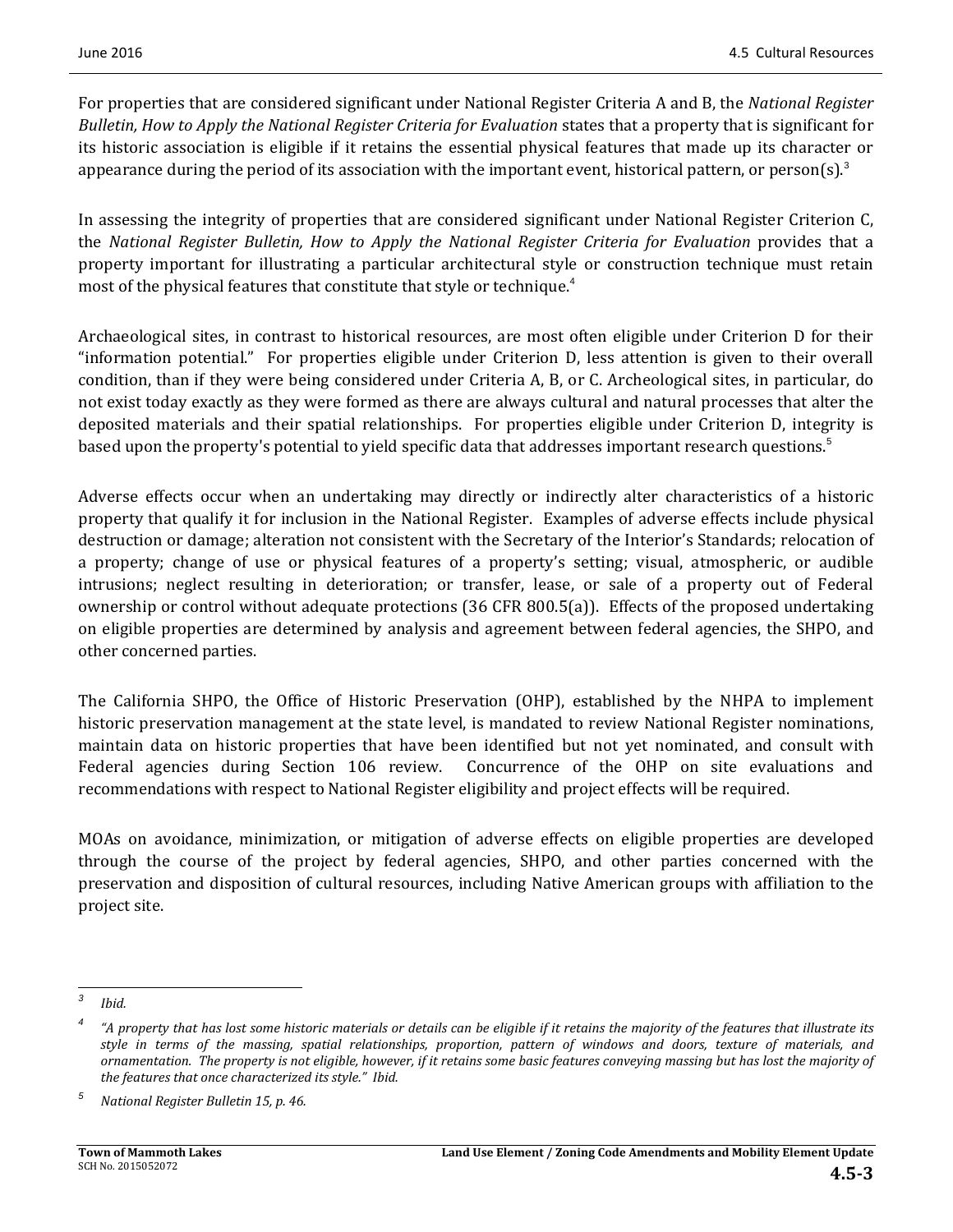The Section 106 review process should run parallel and be integrated with the NEPA process and the results of Section 106 compliance should be completed and incorporated into the final NEPA Environmental Assessment. 

## **(c) Paleontological Resources Preservation Act (PRPA)<sup>6</sup>**

On March 30, 2009, the Paleontological Resources Preservation Act (PRPA) became law when President Barack Obama signed the Omnibus Public Land Management Act (OPLMA) of 2009, Public Law 111-011. P.L. 111-011, Title VI, Subtitle D on Paleontological Resources Preservation (OPLMA-PRP) (123 Stat. 1172; 16 U.S.C. 470aaa) requires the Secretaries of the Interior and Agriculture to manage and protect paleontological resources on Federal land using scientific principles and expertise. The OPLMA-PRP includes specific provisions addressing management of these resources by the Bureau of Land Management (BLM), the National Park Service (NPS), the Bureau of Reclamation (BOR), the Fish and Wildlife Service (FWS), and the U.S. Forest Service (USFS) of the Department of Agriculture.

The OPLMA-PRP affirms the authority for many of the policies the Federal land managing agencies already have in place for the management of paleontological resources such as issuing permits for collecting paleontological resources, curation of paleontological resources, and confidentiality of locality data. The statute establishes new criminal and civil penalties for fossil theft and vandalism on Federal lands. The OPLMA-PRP only applies to Federal lands and does not affect private lands. It provides authority for the protection of paleontological resources on Federal lands including criminal and civil penalties for fossil theft and vandalism.

Consistent with existing policy, the OPLMA-PRP also includes provisions allowing for casual or hobby collecting of common invertebrate and plant fossils without a permit on Federal lands managed by the BLM, the BOR, and the U.S. Forest Service, under certain conditions. Casual collecting is not allowed within the National Parks or other lands managed by the National Park Service. As directed by the Act, the Federal agencies will begin developing regulations, establishing public awareness and education programs, and inventorying and monitoring federal lands.

## **(2) State Level**

### **(a) California Register of Historical Resources**

The California OHP, as an office of the California Department of Parks and Recreation, implements the policies of the NHPA on a statewide level. The OHP also maintains the California Historic Resources Inventory. The State Historic Preservation Officer (SHPO) is an appointed official who implements historic preservation programs within the State's jurisdictions.

Created by Assembly Bill 2881, which was signed into law on September 27, 1992, the California Register is "an authoritative listing and guide to be used by state and local agencies, private groups, and citizens in identifying the existing historical resources of the state and to indicate which resources deserve to be protected, to the extent prudent and feasible, from substantial adverse change."<sup>7</sup> The criteria for eligibility

 *6 Discussion adapted from http://www.blm.gov* 

*<sup>7</sup>California Public Resources Code § 5024.1(a).*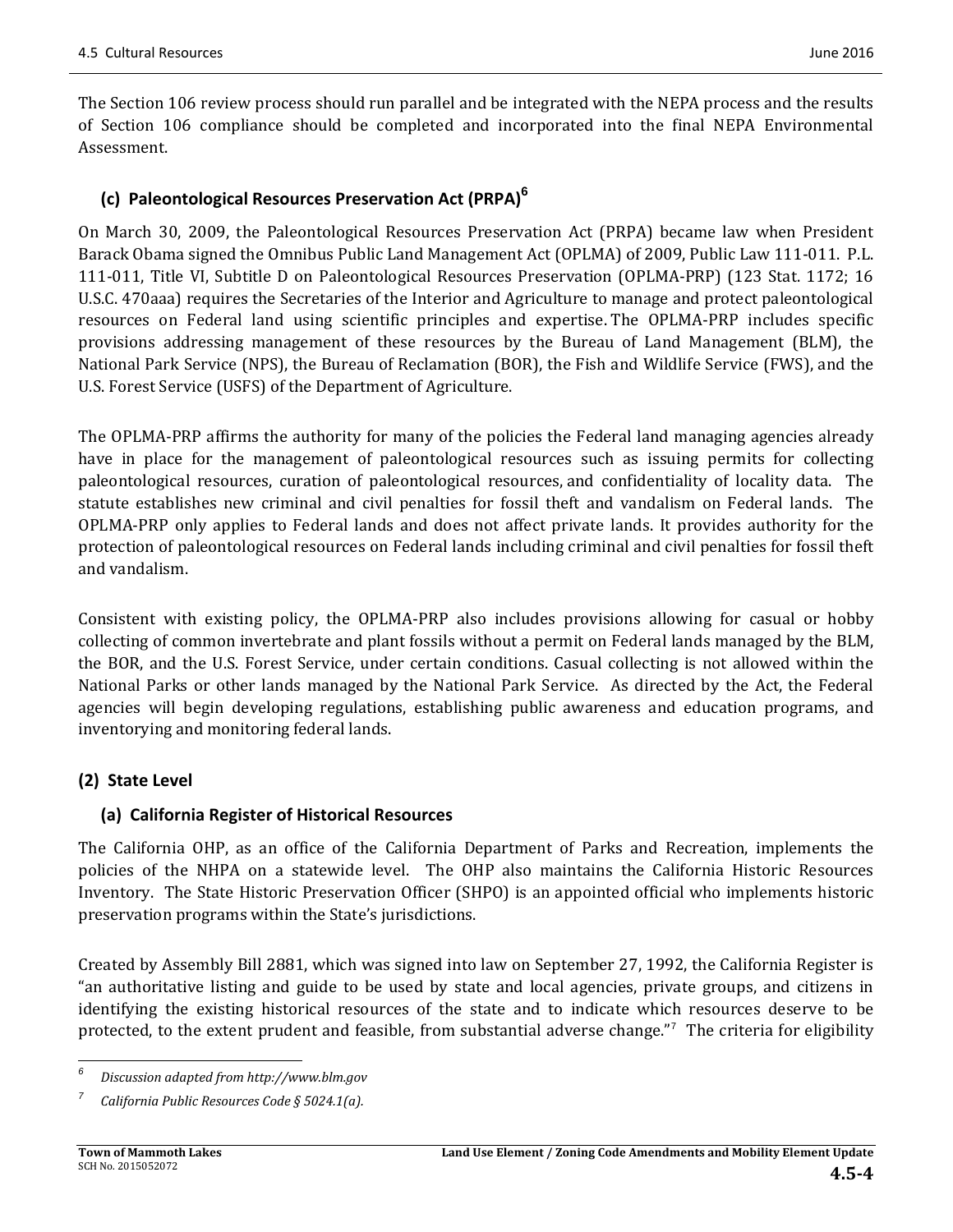for the California Register are based upon National Register criteria.<sup>8</sup> Certain resources are determined by the statute to be automatically included in the California Register, including California properties formally determined eligible for, or listed in, the National Register of Historic Places.<sup>9</sup>

To be eligible for the California Register, a prehistoric or historic property must be significant at the local, state, and/or federal level under one or more of the following criteria:

- a. Is associated with events that have made a significant contribution to the broad patterns of California's history and cultural heritage;
- b. Is associated with the lives of persons important in our past;
- c. Embodies the distinctive characteristics of a type, period, region, or method of construction, or represents the work of an important creative individual, or possesses high artistic values; or
- d. Has yielded, or may be likely to yield, information important in prehistory or history.

A resource eligible for the California Register must meet one of the criteria of significance described above and retain enough of its historic character or appearance (integrity) to be recognizable as a historical resource and to convey the reason for its significance. It is possible that a historic resource may not retain sufficient integrity to meet the criteria for listing in the National Register, but it may still be eligible for listing in the California Register.

Additionally, the California Register consists of resources that are listed automatically and those that must be nominated through an application and public hearing process. The California Register automatically includes the following:

- California properties listed on the National Register and those formally Determined Eligible for the National Register.
- California Registered Historical Landmarks from No. 770 onward.
- **Those California Points of Historical Interest that have been evaluated by the OHP and have been** recommended to the State Historical Commission for inclusion on the California Register.

Other resources that may be nominated to the California Register include:

- **Historical resources with a significance rating of Category 3 through 5.**<sup>10</sup>
- Individual historical resources.
- Historical resources contributing to historic districts.
- Historical resources designated or listed as local landmarks, or designated under any local ordinance, such as an historic preservation overlay zone.

<sup>&</sup>lt;u> 1989 - Johann Stein, fransk politik (d. 1989)</u> *<sup>8</sup>California Public Resources Code § 5024.1(b).*

*<sup>9</sup>California Public Resources Code § 5024.1(d).*

 $^{10}$  Those properties identified as eligible for listing in the National Register, the California Register, and/or a local jurisdiction register.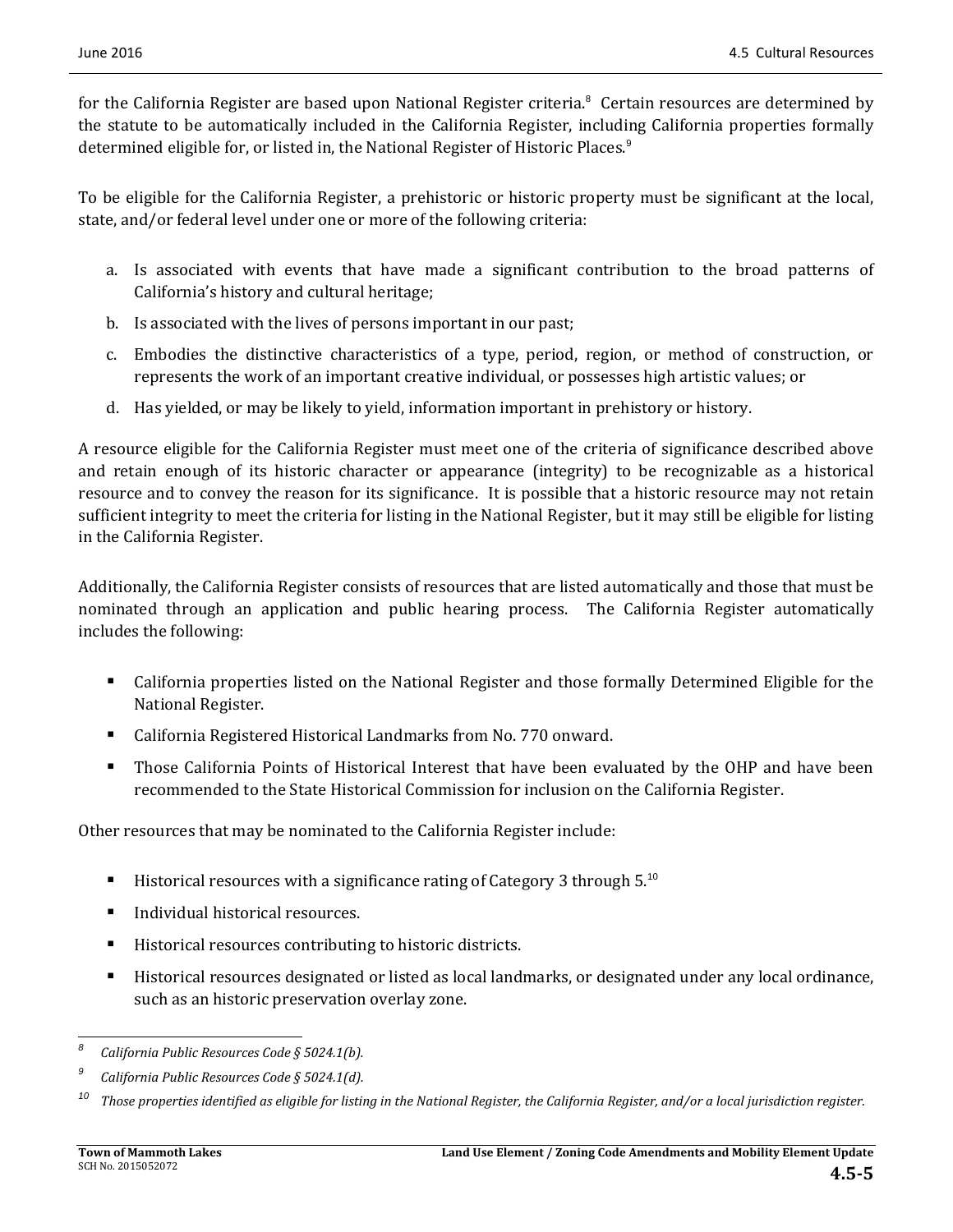### **(b) California Environmental Quality Act**

 $CEQA$  is the principal statute governing environmental review of projects occurring in the State.  $CEQA$ requires lead agencies to determine if a proposed project would have a significant effect on archaeological or historical resources (PRC Sections 21000 *et seq.*). As defined in Section 21083.2 of the PRC a "unique" archaeological resource is an archaeological artifact, object, or site, about which it can be clearly demonstrated that without merely adding to the current body of knowledge, there is a high probability that it meets any of the following criteria:

- Contains information needed to answer important scientific research questions and there is a demonstrable public interest in that information.
- Has a special and particular quality such as being the oldest of its type or the best available example of its type.
- Is directly associated with a scientifically recognized important prehistoric or historic event or person.

In addition, CEQA Guidelines section 15064.5 broadens the approach to CEQA by using the term "historical resource" instead of "unique archaeological resource." The CEQA Guidelines recognize that certain historical resources may also have significance. The CEQA Guidelines recognize that a historical resource includes:  $(1)$ a resource in the California Register of Historical Resources; (2) a resource included in a local register of historical resources, as defined in PRC section  $5020.1$  (k) or identified as significant in a historical resource survey meeting the requirements of PRC section  $5024.1$  (g); and (3) any object, building, structure, site, area, place, record, or manuscript which a lead agency determines to be historically significant or significant in the architectural, engineering, scientific, economic, agricultural, educational, social, political, military, or cultural annals of California by the lead agency, provided the lead agency's determination is supported by substantial evidence in light of the whole record.

If a lead agency determines that an archaeological site is a historical resource, the provisions of section  $21084.1$  of the PRC and section 15064.5 of the CEQA Guidelines apply. If an archaeological site does not meet the criteria for a historical resource contained in the CEQA Guidelines, then the site is to be treated in accordance with the provisions of PRC section 21083, which is a unique archaeological resource. The CEQA Guidelines note that if an archaeological resource is neither a unique archaeological nor a historical resource, the effects of the project on those resources shall not be considered a significant effect on the environment. (CEQA Guidelines  $\S15064.5(c)(4)$ ).

Paleontological resources are afforded protection by environmental legislation set forth under CEQA. Appendix G (part V) of the *CEQA Guidelines* provides guidance relative to significant impacts on paleontological resources, stating that "a project will normally result in a significant impact on the environment if it will …disrupt or adversely affect a paleontological resource or site or unique geologic feature." The *Guidelines* do not define "directly or indirectly destroy," but it can be reasonably interpreted as the physical damage, alteration, disturbance, or destruction of a paleontological resource. The *Guidelines* also do not define the criteria or process to determine whether a paleontological resource is significant or "unique." Section 5097.5 of the PRC specifies that any unauthorized removal of paleontological remains is a misdemeanor. Further, California Penal Code Section 622½ states that damage or removal of archaeological or historical resources (which may be interpreted to include paleontological resources) on public or private lands constitutes a misdemeanor.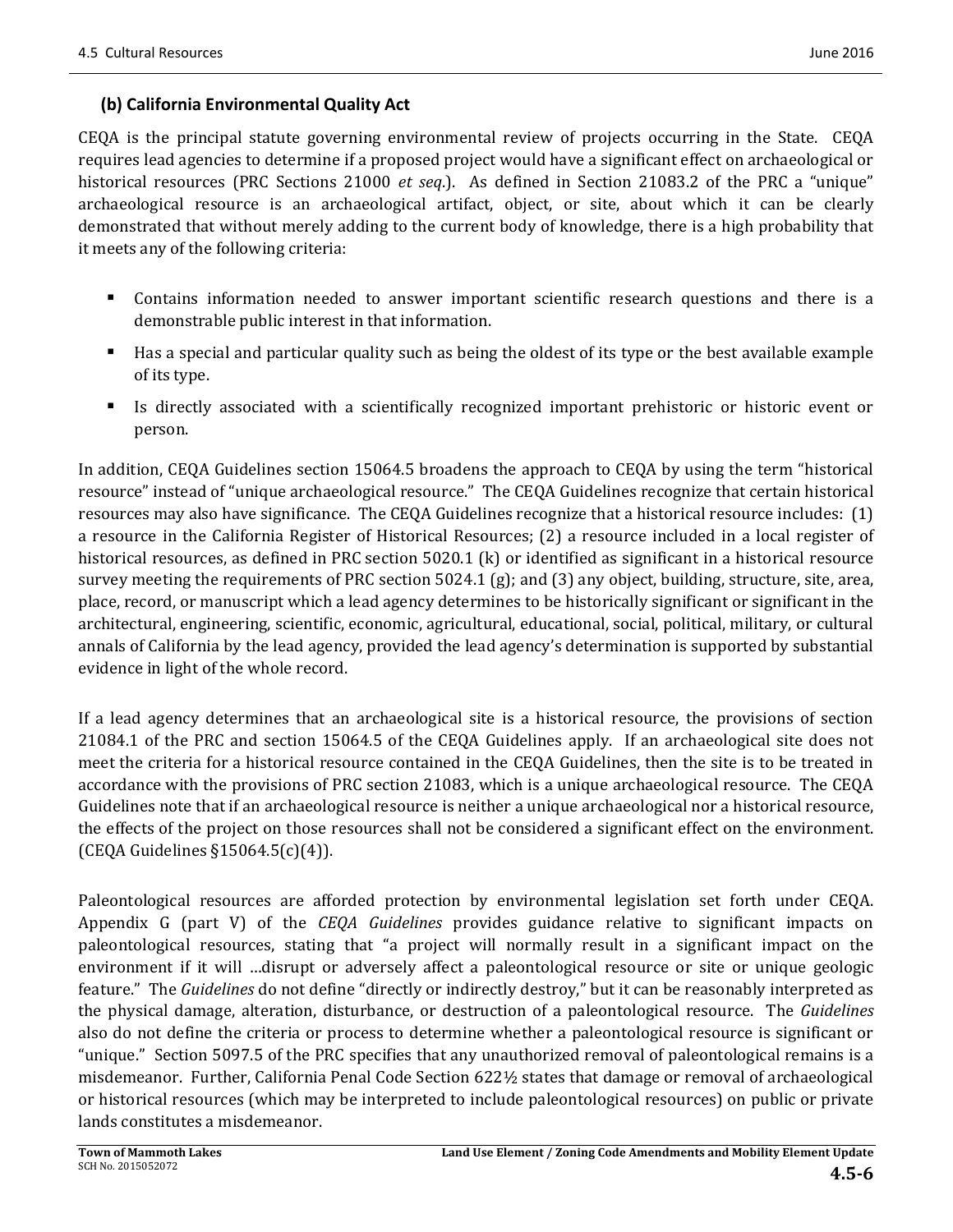### **(3) Local Level**

### **(a) Town of Mammoth Lakes General Plan**

The Town's General Plan sets forth goals and policies to encourage the role of the Town in identifying and conserving the area's cultural resources. Applicable goals and policies are contained in the Arts, Culture, Heritage, and Natural History Element as well as the Parks, Open Space, and Recreation Element. Specific goals and policies are provided in Section 2.c below.

# **b. Existing Conditions**

### **(1) Prehistoric Background**

In terms of environmental change and recognized cultural developments, prehistory is most easily discussed and understood chronologically. Table 1, *Chronology of the High Sierra and Eastern Slopes*, of the Cultural Resources Assessment contained in Appendix  $F$  of this Draft EIR, provides the detailed chronologies of the prehistory of the western Great Basin including the eastern slope of the Sierra Nevada. According to Table 1, regional phases begin with the Pre-Archaic Phase  $(12,000 \text{ to } 7,500 \text{ years ago})$  and continue through the Early Archaic Phase (7,500 to 4,000 years ago), the Middle Archaic Phase (7,500 to 4,000 years ago), and the Late-Archaic Phase (1,500 to 400 years ago).

# **(a) Pre‐Archaic (ca. 12,000‐7,500 Years Before Present [YBP])**

Little is known of Paleo-Indian peoples in inland southern California, and the cultural history of this period follows that of North America in general. Recent discoveries in the Americas have challenged the theory that the first Americans migrated from Siberia, following a route from the Bering Strait into Canada and the Northwest Coast some time after the Wisconsin Ice Sheet receded (ca. 14,000 YBP), and before the Bering Land Bridge was submerged (ca. 12,000 YBP). A coastal migration route somewhat before that time is also possible. The timing, manner, and location of this crossing are a matter of debate among archaeologists, but the initial migration probably occurred as the Laurentide Ice Sheet melted along the Alaskan Coast and interior Yukon. The earliest radiocarbon dates from the Paleo-Indian Period in North America come from the Arlington Springs Woman site on Santa Rosa Island. These human remains date to approximately 13,000 YBP (Johnson, et al. 2002). Other early Paleo-Indian sites include the Monte Verde Creek site in Chile (Meltzer, et al. 1997) and the controversial Meadowcroft Rockshelter in Pennsylvania. Both sites have early levels dated roughly at 12,000 YBP. Life during the Paleo-Indian Period was characterized by highly mobile hunting and gathering. Prey included megafauna such as mammoth and technology included a distinctive flaked stone toolkit that has been identified across much of North America and into Central America. They likely used some plant foods, but the Paleo-Indian toolkit recovered archaeologically does not include many tools that can be identified as designed specifically for plant processing.

The rate of movement from the coast to inland California locations such as the Mammoth Lakes region is not known (see Rockman 2003), but may have been relatively rapid. Many early California sites, characterized as Late Paleoindian/Early Archaic period, are located near pluvial desert valley lakes formed by glacial meltwaters that are now evaporated or much reduced in size (Moratto 1984). Lakeshore occupation sites often include artifacts such as large projectile points (e.g., Lake Mohave or Mojave), flaked stone debitage, and fire-affected rock concentrations.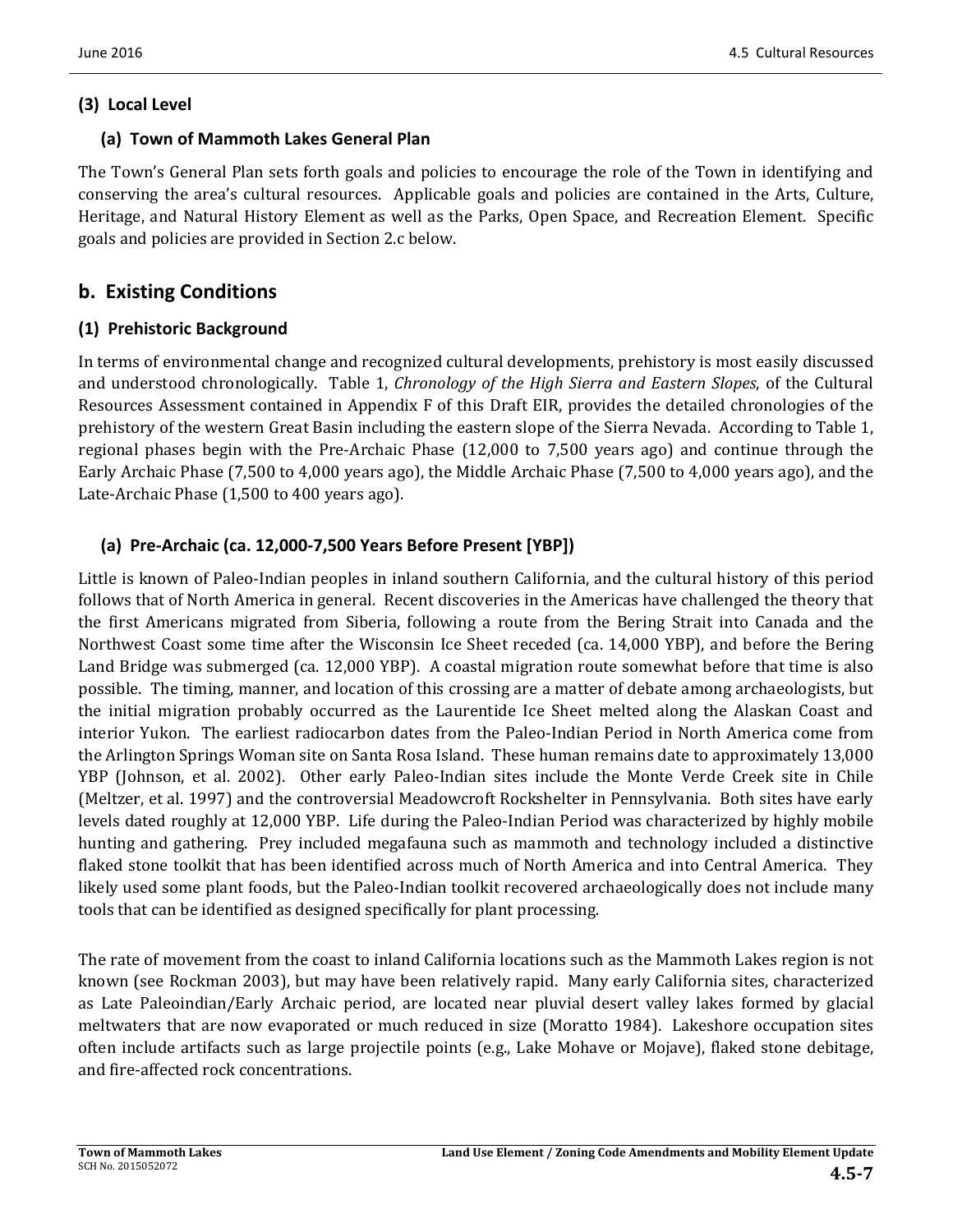The megafauna that appear to have been the focus of Paleo-Indian life went extinct during a warming trend that began approximately 10,000 years ago, and both the extinction and climatic change (which included warmer temperatures in desert valleys and reduced precipitation in mountain areas) were factors in widespread cultural change. Subsistence and social practices continued to be organized around hunting and gathering, but the resource base was expanded to include a wider range of plant and game resources. Technological traditions also became more localized and included tools specifically for the processing of plants and other materials. This constellation of characteristics has been given the name "Archaic" and it was the most enduring of cultural adaptations to the North American environment.

# **(b) Early Archaic Period (ca. 7,000‐4,000 YBP)**

The Early Archaic in the Mammoth Lakes region is known as the Little Lake Phase, dating from ca. 7,500 to 3,150 YBP. Between 7,500 and 5,500 YBP, the period is not as well-defined for the rest of the Western Great Basin. The climate in the middle Holocene was generally hot and dry. During this time, people used base camps adjacent to rivers, and used temporary task-based camps at higher altitudes on a seasonal basis. These lithic scatters higher than 6,000 feet above mean sea level are thought to be hunting camps. Diagnostic tools of the Early Archaic include Pinto and Little Lake series projectile points. The Early Archaic economy was still organized around hunting of large game.

# **(c) Middle Archaic Period (ca. 4,000‐1,500 YBP)**

Bettinger and Taylor (1974) refer to the Middle Archaic as the Newberry Phase (3,150-1,350 YBP) in the southern section of the Eastern Sierra Front. The Middle Archaic is characterized by a transition from the Early Archaic emphasis based on hunting to a more diversified subsistence base that included the exploitation of plant and small animal resources. Grinding stones appear in the archaeological record for the first time in the region. This is consistent with the archaeological remains recovered from Mammoth Creek Cave and Hot Creek Shelters. Large bifaces were fashioned to export raw material. Elko and Humboldt series dart points were common. Site types include quarries, multipurpose camps located in upland valleys, and seed camps located near springs and creeks. Base camps contained features such as pithouses, storage areas, and burials. Seasonal camps were often reoccupied year after year. Kobari and others (1980) suggest that high altitude resources were also exploited as hunting camps were located at high elevations, such as the Casa Diablo and Long Valley Caldera.

# **(d) Late Archaic (ca. 1,500‐400 YBP)**

The Late Archaic in the region is subdivided into the Haiwee Phase (1,350 to 650 YBP) and the Marana Phase (650 YBP to EuroAmerican contact). During this time, a wide range of resources and ecozones were exploited. There was an increased emphasis on plant resources, and small game hunting replaced large game hunting. There were many technological changes during the Late Archaic. For example, the bow and arrow replaced the atlatl and darts. Diagnostic artifacts include Rose Spring, Eastgate, and Desert Side-Notched projectile points and brownware ceramics (after 900 YBP). Rosegate projectile points are characteristic of the Haiwee Phase, while small Desert Side-Notched and Cottonwood arrow points, and brownware ceramics define the Marana. Steatite disk beads are also common. Obsidian trade was thought to be east-west from Mono Lake and Long Valley Caldera over the Sierra Nevada. As the climate again oscillated to a warmer and drier regime, the area also experienced significant human population increase. With the shift to dryer conditions came a shift to piñon exploitation. Higher elevations continued to be exploited at this time (Bettinger 1977). After 750 YBP, wild crop irrigation and lowland base camps were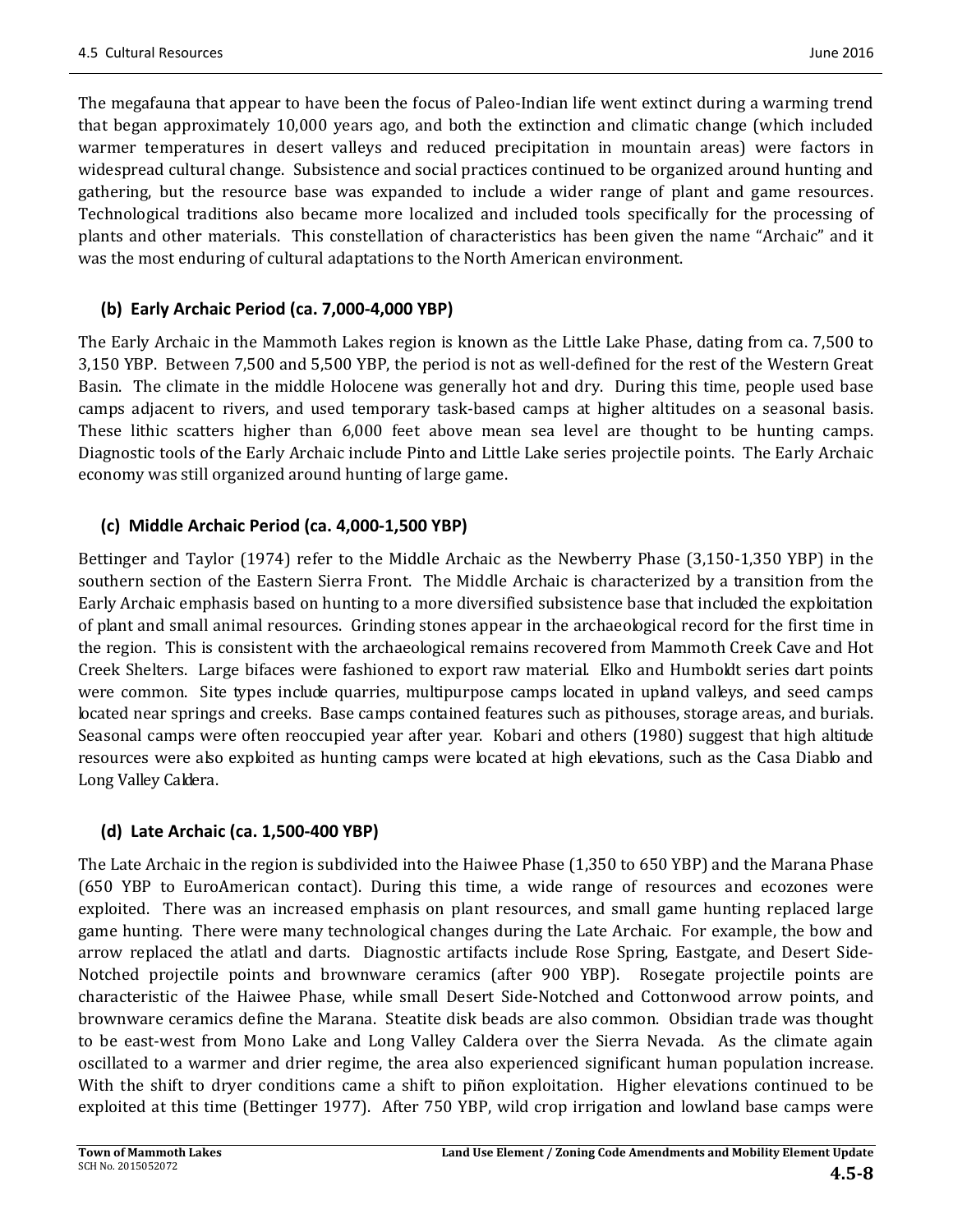common. It was during the Late Archaic that flat slab schist milling stones, milling slicks, and bedrock mortars apparently first appeared. The Marana Phase sites are thought to represent Owens Valley Paiute pre-contact sites, as the Owens Valley Paiute were the occupants of the region at the time of contact.

### **(e) Ethnographic Context**

The following ethnographic summary of the Owens Valley Paiute is derived in part from the Cultural Resources section of *Revised Draft Program Environmental Impact Report for the Town of Mammoth Lakes General Plan Update* (Town of Mammoth Lakes 2005). In addition, Sven Liljeblad and Catherine S. Fowler (1986) provide a comprehensive synthesis of the Owens Valley Paiute.

Traditionally, groups of Owens Valley Paiute have occupied an area from the town to approximately 60 miles to the east and 100 miles to the south. A ten to 15 mile-wide band of land immediately north-northeast of the Town was jointly used by Owens Valley Paiute and Northern Paiute groups from Mono Lake. This territory includes all of Owens Valley, Round Valley, Long Valley, Fish Lake Valley, and Deep Springs Valley. While both Paiute groups speak Western Numic languages, the Northern Paiute speak Northern Paiute and the Owens Valley Paiute speak Owens Valley Paiute (Nancy Peterson Walter 2005). Other neighboring groups, on the west side of the Sierra Nevada (the Monache) and south of the Town on both flanks of the mountains (Monache and Owens Valley Paiute) speak other dialects of Mono and share many cultural bonds.

The Owens Valley Paiute occupied the Owens Valley on a year-round basis with many semi-sedentary settlements located on major rivers and streams along the west side of the valley. Closer to the town, in both Long Valley and in the Mammoth Basin, the pre-contact and historic use of the area by the Owens Valley Native American groups has been vaguely documented. However, according to Wally Woolfenden, the ethnographic notes of F.S. Hules and F.J. Essene from the 1930s, and oral interviews of local people from the 1970s clearly document the year-round occupation of Long Valley by the Long Valley Paiute (a subgroup of the Owens Valley Paiute), during the 1800s and 1900s. Jeff Burton cites the work of Emma Lou Davis, Matthew Hall (1983), E.W. Gifford, and Helen Doyle in suggesting that Long Valley included an indigenous population of Northern Paiute in historic times, and provided resources and refuge on an occasional basis to Northern Paiute from Mono Lake, to Monache and Miwok from the west side of the Sierra, and to surrounding Mono-speaking groups of Paiute from Benton, Round Valley, and Owens Valley.

In contrast to the Owens Valley Paiute, the Long Valley Paiute are said to have been highly mobile in historic times, constantly moving in search of food resources and often utilizing resources beyond Long Valley. This movement included frequent trips over the Sierra crest, through Mammoth Pass, in order to collect acorns and to fish and hunt in the San Joaquin River drainage, and area within North Fork Mono Territory. Such trips sometimes occurred in winter, at which time moccasins and snowshoes were worn for snow travel.

In the vicinity of Mammoth Lakes, Mammoth Mountain is reported by Julian Steward as being a scared place as it stands on the border between the Monache (western Mono) and the Owens Valley Paiute (eastern Mono), and is considered to be the place of origin in all Mono-speakers' traditional myths. The actual locations of human origin there are marked by particular geographic features. Elsewhere in Mammoth Basin, ethnographic use by Long Valley Paiute and others is assumed to be seasonal rather than year round.

Owens Valley Paiute groups traded extensively with their neighbors in order to acquire additional foods as well as ornaments, money, and other commodities. Items traded included salt, piñon pine nuts, seeds,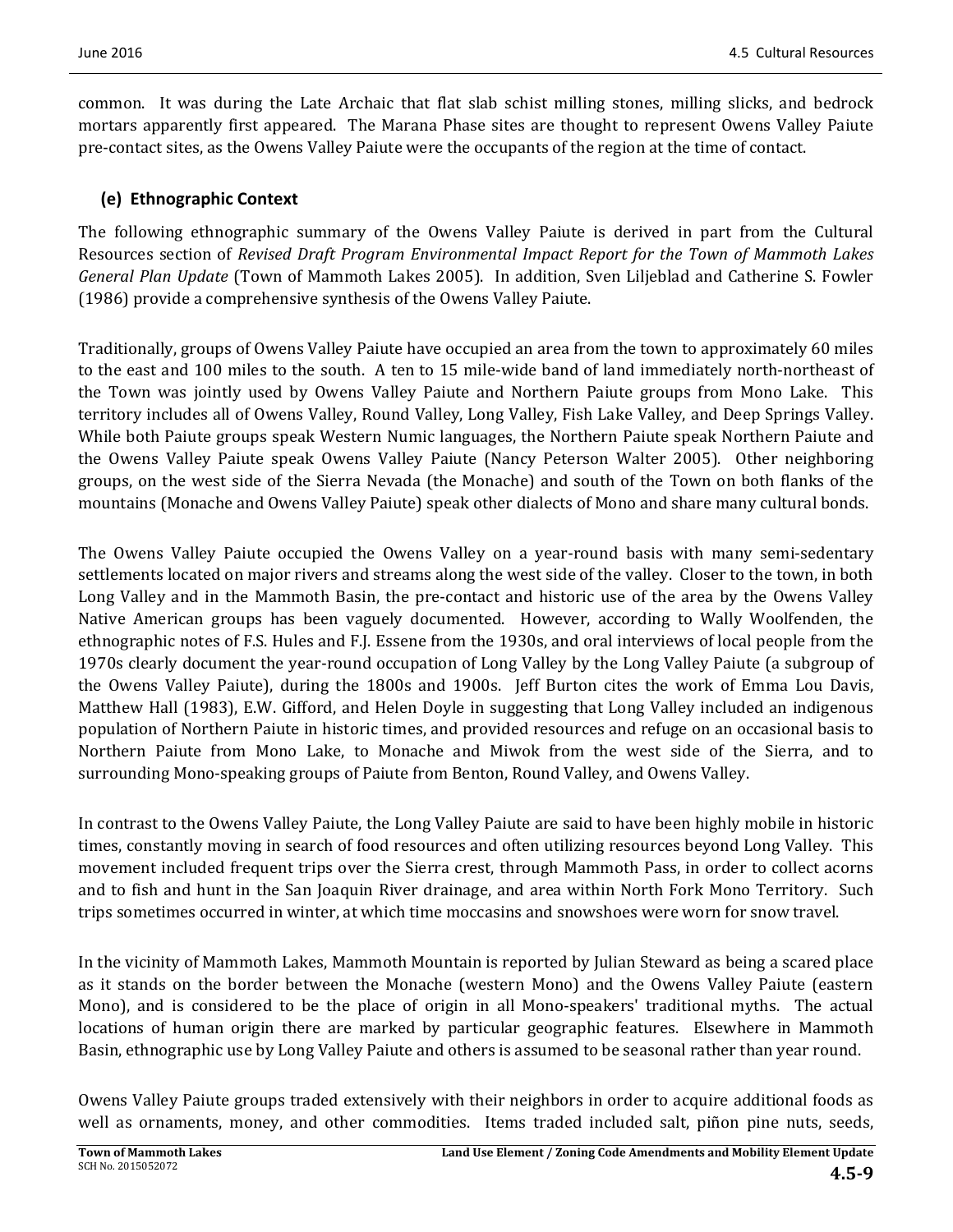obsidian, sinew-backed bows, rabbit skin blankets, deerskins, moccasins, mountain sheepskin, fox skin leggings, balls of tobacco, baskets, basketry water bottles waterproofed with pitch, wooden hot rock lifters, and red and white pigments, in exchange for shell money (e.g., disc beads, tubular clam beads, and more recently, glass beads), acorns and acorn meal, finely-constructed Yokuts baskets, cane for arrows, manzanita berries, squaw berries, and elderberries from the Monache. The Mono Paiute traded salt, piñon pine nuts, piagi (i.e., Pandora moth larvae), brine fly larvae, rabbit skin blankets, baskets, pumice stones, and red and white pigments to the Sierra Miwok, in exchange for shell money, acorns, baskets, arrows, a fungus used in paints, manzanita berries, elderberries, and squaw berries.

In Owens Valley, the population was sedentary, with year-round occupation in permanent villages and shortterm visits to temporary camps for resource procurement. Leadership was hereditary, and headmen were responsible for organizing communal work projects and festivals that may have served to redistribute resource surpluses as well as to fulfill other social functions. As for the other groups using Long Valley, the Monache and the Southern Sierra Miwok groups were probably similar in their social organization to the Owens Valley Paiute, with at least some hereditary rulers and semi-permanent villages. Some researchers have postulated that any indigenous Long Valley groups that may have existed would have followed a pattern closer to that of the Mono Lake Paiute (and other Great Basin groups) than that of Owens Valley Paiute, due to similarities in environmental constraints. However, Long Valley residents may have been closely tied to the Owens Valley Paiute through kinship and trade.

Long Valley offered a variety of food resources during snow-free months. In the spring, Tui chub, speckled dace, and Owens sucker may have been dished from creeks, while roots, wild onions and greens along creeks and meadows might have replenished dwindling winter stores. Small game, deer, and antelope could have been hunted nearby. In the summer, grass seeds may have been collected from meadows and drier upland areas. Fall subsistence activities of both the Mono Lake and Owens Valley Paiute revolved around the collection of piñon. Piagi are another food resource available every two years in the Jeffery pine forests. Piagi were collected as they descended the Jeffery pine trees during mid to late summer. Nancy Peterson Walter, a local ethnologist, has extensive knowledge of the Owens Valley Paiute's exploitation of piagi (Fowler and Walter 1985). Also, there are several recorded archaeological sites in the region that are associated with piagi exploitation (Weaver and Basgall 1986).

Much of the trade and travel likely occurred during the summer months, when the high Sierra passes were free of deep snow. Inter- and intra-regional trade may have had extensive ramifications for subsistence and settlement systems of the Owens Valley and Long Valley areas. It is proposed that an elaborate exchange system might account for the relatively complex sociopolitical organization of the Owens Valley Paiute.

# **(2) Historic Background**<sup>11</sup>

<u> 1989 - Johann Stein, fransk politik (d. 1989)</u>

The historic context developed below presents important themes associated within the historical development of Mammoth Lakes, California, where the proposed project is located. Research indicates the property is associated with the following historical themes: the Explorers, Early Ranching, Mining and

<sup>&</sup>lt;sup>11</sup> Adapted from J.F Burton, Further Investigations of the Snowcreek Archaeology Site, Mammoth Lakes, California, Trans-Sierran Archaeological Research to Trans-Sierran Archaeology No. 21, July 1992 and C.L Furnis, An archaeological Reconnaissance Report for the Lake Mary Road Bike Route, Mammoth Lakes, Mono County, California, Final Report, December 18, 2001.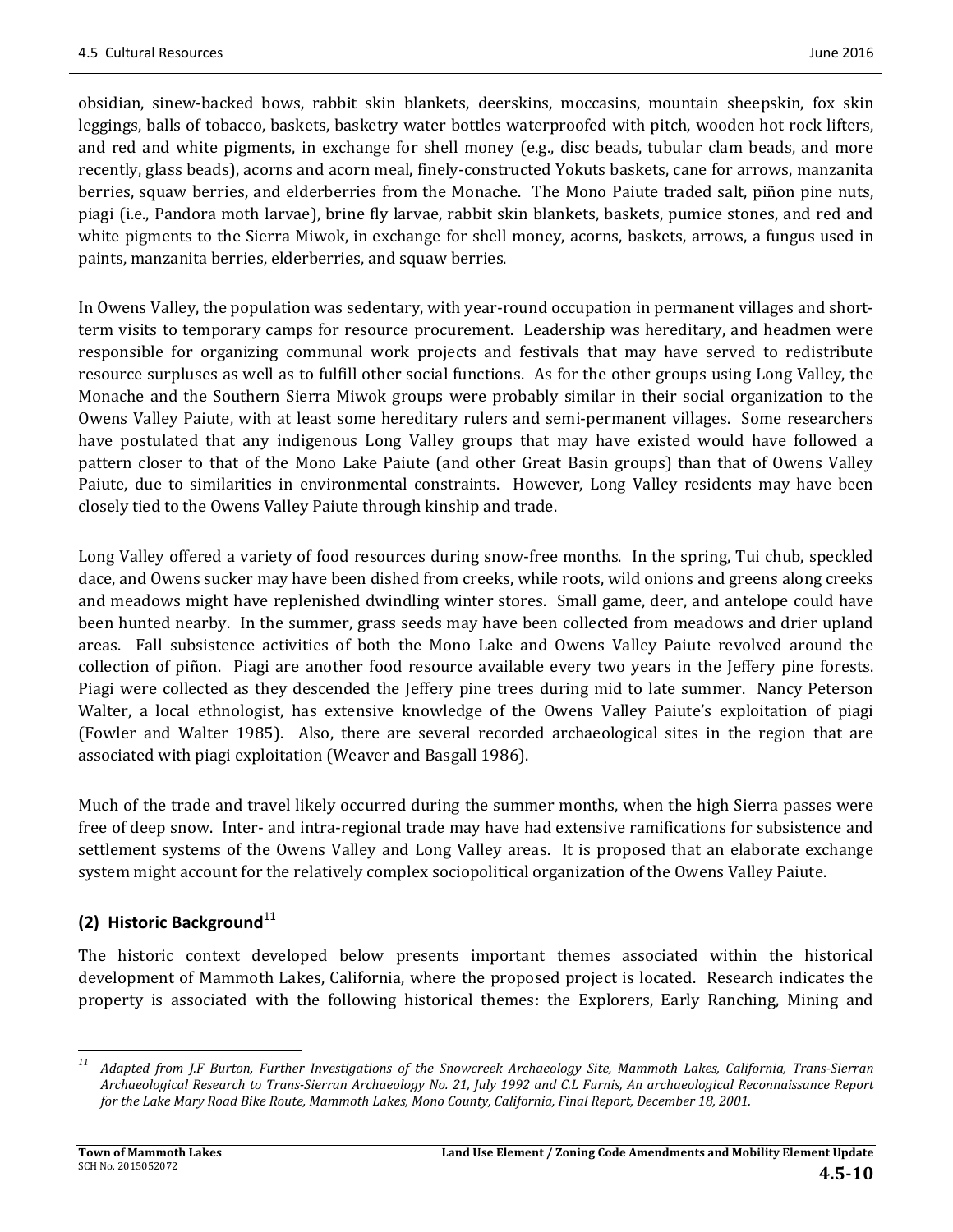Settlement  $(1829-1880)$ ; Gold Discovery and Boom  $(1870-1900)$ ; Transportation  $(1877 - 1940)$ ; Early Development of Recreation  $(1900-1950)$ ; and Post World War II Tourism  $(1945 - 1960)$ .

### **(a) The Explorers, Early Ranching, Mining, and Settlement (1829 – 1880)**

The first Euro American contact with Owens Valley, eastern California and western Nevada, is thought to have occurred when the English fur trapper Peter Skene Ogden of the Hudson's Bay Company who wandered into Owens Valley thinking he reached the Great Salt Lake en-route to the Colorado River in 1829 to 1830.<sup>12</sup> Four years later, the first documents explorer of the eastern Sierra is Joseph Walker who crossed the Sierra Nevada at Walker Pass, then proceeded north through Owens Valley, then over to Benton Hot Springs, and east into present day Nevada. In the 1840s and 1850s, various emigrant guides and U.S. military personnel passed through the region, but few said it was an inviting place to settle. Their reports of the eastern Sierra front probably saved the area from settlement, which began in earnest in the early 1860s.

Ranching began in Owens Valley by the Paiute in 1861 as a way of supplying food to the early mining camps in Inyo and Mono counties. European-American settlement soon supplanted most Paiute settlements, with conflict and concomitant forced removal of most Owens Valley Paiute to Fort Tejon, California, by the United States troops. It was not until the late 1870s that permanent settlement took place at Mammoth Lakes, though a few individuals had combed the area in search of the Lost Cement Mine in the summer of 1861.

## **(b) Gold Discovery and Boom (1870 – 1900)**

A gold mining claim, the Alpha, was staked on the slope of Mineral Hill (now called Red Mountain) in June 1877, initiating the establishment of the Lake Mining District.<sup>13</sup> Shortly after other claims followed and in 1878 most of these claims were purchased by a group of San Francisco investors who formed the Mammoth Mining Company. The mining district included the Mammoth Mining Company headquarters, mill, a small settlement, and mines were established approximately 0.5 mile north of the mines at Mill City, remnants of which are located within the project site. In the late 1870s, four camps were established near the mining activity with a fluctuating population of a thousand. The four camps were Mineral Park, located about onemile north of Mineral Hill in a meadow, Mill City, located about 0.5 mile north of Mineral Hill, the largest camp, Mammoth City, located at the foot of Mineral Hill, and finally, Pine City, located west of the mines and approximately 1,500 feet north of Lake Mary.

A sawmill built at Mineral Park provided most of the industry for the camp, though a brewery, saloons, stores, hotel, stable, boardinghouse, and toll house represented other commercial endeavors, in addition to some 12 or so cabin residences. Mammoth City reportedly had 400 or 500 residents in 1880, while the smaller Pine City (also called Lake City) boasted a population of 17 persons in the same year, which included one engineer, one grocer, one toll road operator, one laborer, two miners, three blacksmiths, and four housewives. Both communities were within or in the vicinity of the Town. An unknown number of Paiute were said to have participated in mining and settlement at the Mammoth area in the 1870s and 1880s.

<u> 1989 - Johann Stein, fransk politik (d. 1989)</u>

<sup>&</sup>lt;sup>12</sup> Peter Matranga, The Sherwin Project: A Cultural Resources Inventory and Assessment Mammoth Lakes, Mono County, California, Research Archeology, Project No. MO/I-2007(P), July 2007, 24.<br><sup>13</sup> USDA Forest Service: Heritage Resource Site Record, Hayden Cabin (CA-MNO-2760-H), 1993, 1.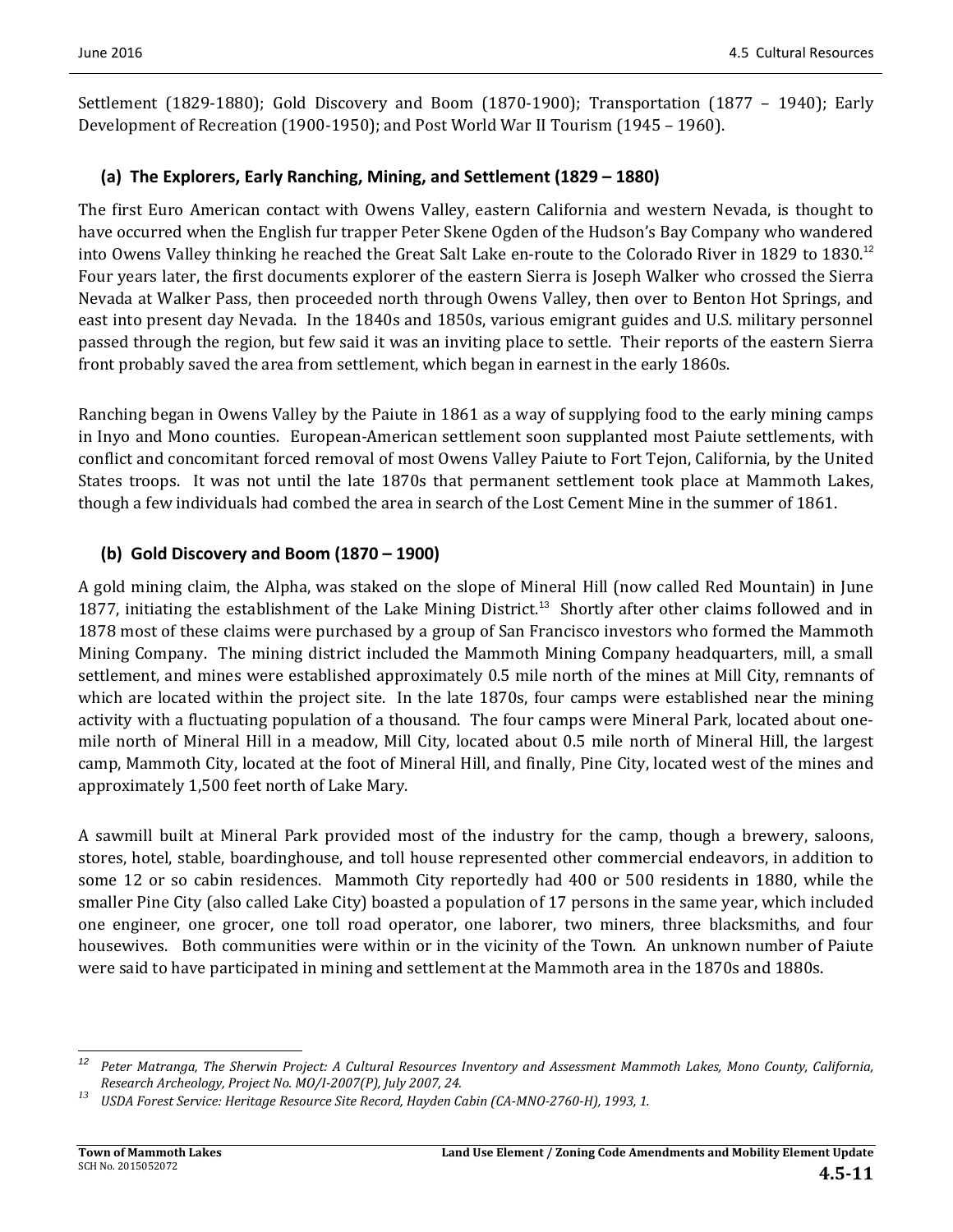Although surrounded by lakes, the mining camps and the mill were situated so that they required water to be transported to them by means of ditches and flumes. In 1878, one covered flume was constructed from the north end of Twin Lakes to Mill City, the Bodle Ditch, while a second flume and diversion works were erected bringing water for domestic use to Pine City and to Mammoth City, farther up the road. Fragments of the Bodle Ditch are located within the Town. Presumably, the ditches continued in use until the mining camps were abandoned, mostly by the early 1880s.

The Lake Mining District boom was short-lived. By 1880, the Mammoth Mining Company folded, along with the surrounding mining camps;<sup>14</sup> and Mammoth City burned down the same year. Only a few people lingered on in the area thereafter. Other mines a few miles south of Pine City operated through the 1880s, while renewed attempts at working the Mammoth Mine on Red Mountain took place in the 1890s. Because these mines were abandoned in the late 19<sup>th</sup> century and left to deteriorate, few historic structures or associated mine features are extant.

# **(c) Transportation (1877 – 1940)**

In order to move people, animals, food, equipment, and supplies in and out of the area, roads were needed; however, roads did not exist in the area prior to 1877. There were established Paiute trails over the Sierra, to the east, north, and south along the valleys; however, these trails could not support wagons and stagecoaches. Fortunately, the mining towns established in the 1860s already had links to the outside world. Roads were soon constructed to Benton (east) and to Bodie (north), since each town already had connections with Carson City, and indirectly with Reno, and the transcontinental railroad. Jim Sherwin constructed a toll road south from Mammoth City to Round Valley in the late 1870s that connected to a road he constructed from Bishop Creek to Round Valley in the early 1870s, providing the Lake District with access to railroads, markets and larger population centers through the Mojave Desert.

Forging links to the west was another matter. This required a route directly over the crest of the Sierra Nevada, traversing elevations of over 9,000 feet through Mammoth Pass. The result was the Fresno Flats Road which became a toll trail west of Lake Mary. [S. French located and developed the 54-mile long trail and led saddle trains over the mountains to Fresno Flats (now Oakhurst) and back twice a week. This service and trail enabled miners and other goods from the San Joaquin Valley of California to directly travel to Mammoth City and the other camps. Beef cattle were moved over this trail, providing fresh meat for the Mammoth mountain-dwellers. According to Adele Reed, the Fresno Flats Trail was still in use in the 1930s, serving prospectors, sheepherders, USFS personnel, and Native Americans.<sup>15</sup>

## **(d) Early Development of Recreation (1900 – 1950)**

At the turn of the century the community moved out of the lakes basin, where the failed mines were located, to Old Mammoth. The local economy once dependent upon mining, shifted towards tourism. A topographic map from 1913 demonstrates the population shift. Old Mammoth in 1913 was comprised of seven buildings located adjacent to an early road network. As the population grew, hotels, sawmills, stores, and barns were established. 

 <sup>14</sup> USDA Forest Service: Heritage Resource Site Recor, Hayden Cabin (CA-MNO-2760-H), 1993, 1.<br><sup>15</sup> Adele Reed, Old Mammoth, Palo Alto, Ca: Cenny Smith Rooks, 1982

*<sup>15</sup> Adele Reed, Old Mammoth, Palo Alto, Ca: Genny Smith Books, 1982.*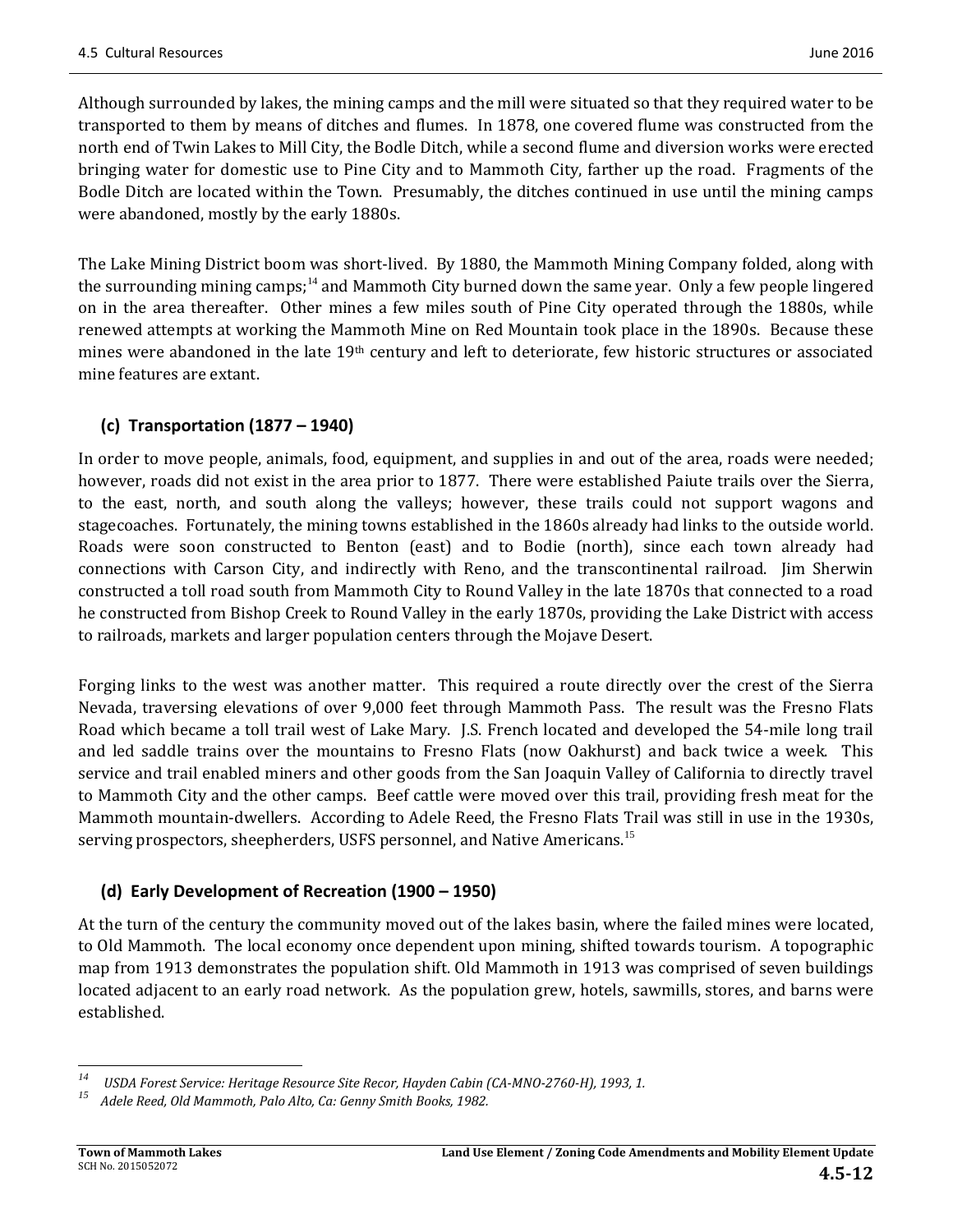Charles F. Wildasinn and his family built the first resort, the Wildasinn Hotel, around the turn-of-the-century, located between Mammoth Creek and Windy Flat meadow and located within the Town<sup>16</sup> Later he added a small store. In 1918, Charles Summers established Mammoth Camp and constructed a hotel, boardinghouse, barn, and corrals. Later in 1923, a garage was constructed at Mammoth Camp, signifying the era of the automobile. In the early 1920s, a greater number of summer residents came to the area to camp and fish. Small cabins were built, as well as a post office. Unfortunately in 1927 a fire destroyed most of Mammoth Camp. 

In 1908, The Home Lumber Company purchased and moved the Wildasinn Sawmill from the north side of Mammoth Creek to the vicinity of the present-day Shady Rest Campground.<sup>17</sup> The mill is depicted on the 1913 topographic map with the notation of "sawmill" and a scatter of seven buildings. The mill operated intermittently from 1908 to 1920. In 1920, interest in the mill was purchased by Fred and Arthur Hess and renamed the Hess Lumber Company. Under the new owners the mill operated from until 1930. In 1926 the mill was burned and rebuilt. After the death of Fred Hess in 1930, the mill and equipment was dismantled and moved to Bishop, California.

## **(e) Automobile Transportation, Tourism and Infrastructure (1917‐1945)**

In 1917, the first Ranger Station for the Mammoth Ranger District was established in the Inyo National Forest located along the road to the Lakes Basin (Old Mammoth Road) in Mammoth Meadow.<sup>18</sup> The site of the first ranger station is depicted on the Topographic map from 1914, in the Antelope Valley to the east of Mammoth. The Ranger station was located in one of three recreational residence tracts, created as part of the Forest Service effort to attract campers, hunters, and fisherman to the National Forest. The Ranger station began to issue 99 year permits to build summer cabins in the 1920s. Nearly 100 cabins were constructed before World War II.<sup>19</sup>

After 1920, several resorts and campgrounds were established around the lakes and hundreds of small family cabins were built. One such cabin was the Hayden Cabin, constructed by the civil engineer Walter Emmett Hayden constructed between 1927 and 1938, as a summer residence. In 1925, the first rented tent houses were erected at Lake Mary, followed a few years later by the Crystal Trap Lodge situated at the south end of Lake Mary. In 1923, the Wildyrie resort was developed at Lake Mary, and around this same time, the Tamarack Lodge housed fishermen at Twin Lakes. Support and related services followed, including packers, guides, ice-harvesting, dairies, gas stations, restaurants, bakeries, and more.

After World War I, the transportation infrastructure was improved and the region experienced increasingly intense development and seasonal recreational use. Old Mammoth Road, which had served as the main thoroughfare since 1877, needed substantial improvement to support and attract additional tourism. The construction of Lake Mary Road in 1920 opened up the Lakes Basin to automobile traffic, and State Highway 203 was constructed in 1937. Branching off from Highway 395 near Casa Diablo, SR 203 was constructed north of the old road and made the Mammoth area more accessible to summer tourists. Most of the

 

<sup>&</sup>lt;sup>16</sup> USDA Forest Service: Heritage Resource Site Record, Hayden Cabin (CA-MNO-2760-H), 1993, 1.<br><sup>17</sup> Evaluation of Sianificance: Archaeological Peconnaissance Form, Home Lumber Company

Evaluation of Significance: Archaeological Reconnaissance Form. Home Lumber Company Sawmill (CA-Mno-622). Mammoth

County Park Expansion/Hazard Reduction. 1975.<br><sup>18</sup> USDA Forest Service: Heritage Resource Site Record, Hayden Cabin (CA-MNO-2760-H), 1993, 2.<br><sup>19</sup> USDA Forest Service: Heritage Pesource Site Pecord, Hayden Cabin (CA-MNO-27

USDA Forest Service: Heritage Resource Site Record, Hayden Cabin (CA-MNO-2760-H), 1993, 1.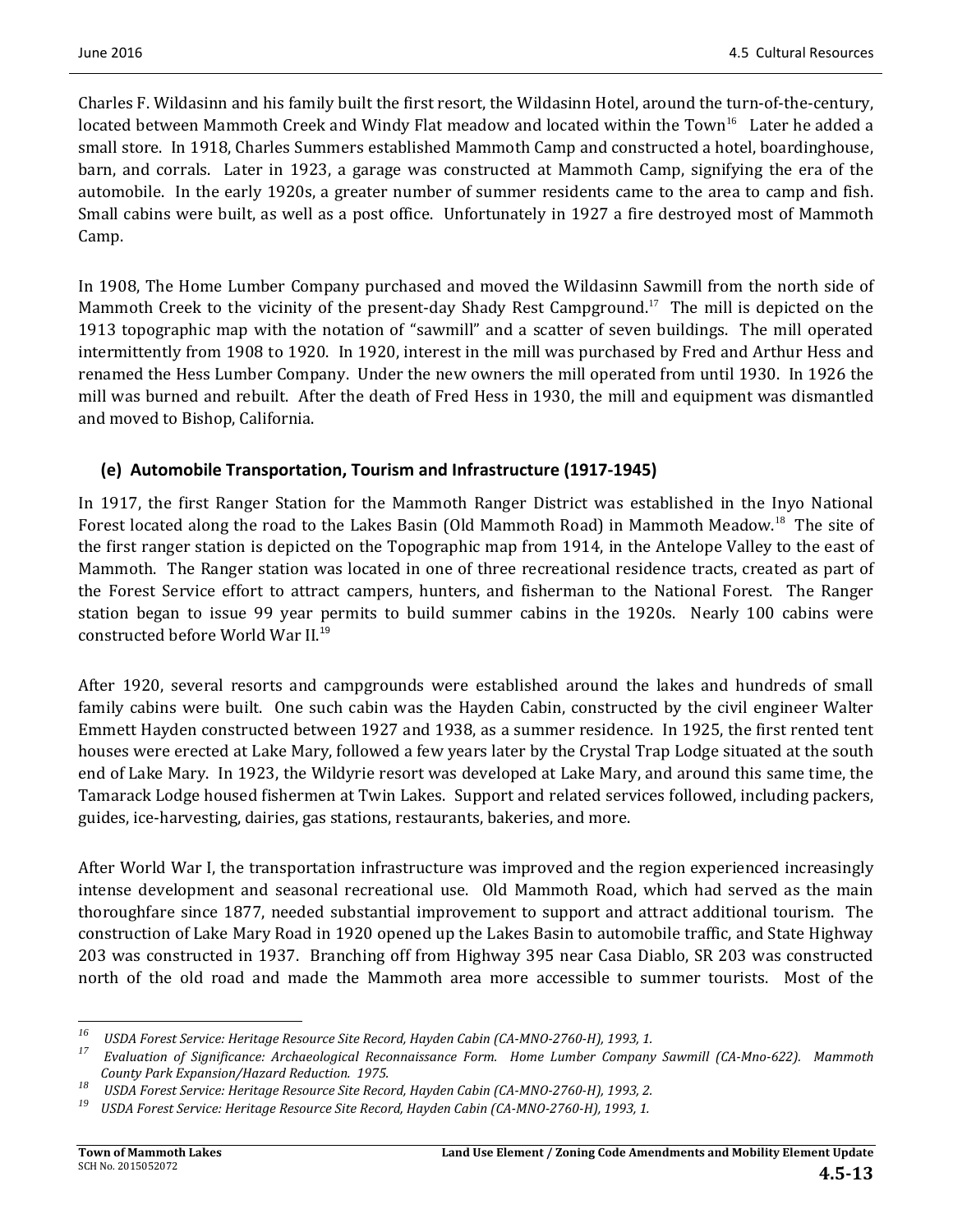community, along with businesses, migrated to the new highway and built the town of new Mammoth, the present town of Mammoth Lakes, at the intersection of Old Mammoth Road and SR 203. The 1914 topographic map as revised in 1934 demonstrates the shift in population.

The Mammoth Ranger station relocated to near the new highway in 1938, and two houses for rangers were also constructed.<sup>20</sup> During this time the Civilian Conservation Corps (CCC), was building roads and campgrounds at the Lakes Basin, Convict Lake, and near camp headquarters at Shady Rest.

# **(f) Post World War II Tourism (1945 ‐ 1960)**

After the end of World War II, the Mammoth area was Southern California's most popular destinations for winter and summer sports and leisure. Winter skiing became a new major attraction at Mammoth in the 1940s, bringing enthusiasts and additional, specialized developments to the area from that time forward to the present. The 1953 Topographic map demonstrates the rapid growth of the Mammoth Lakes area. There are higher concentrations of buildings around the road networks of Old Mammoth and Mammoth Lakes in comparison to older topographic maps.

# **2. METHODOLOGY AND THRESHOLDS**

# **a. Methodology and Results**

The analysis presented in the section is based on record searches. Given the broad programmatic nature of the Project, no pedestrian surveys were conducted. A number of Multi-Use Paths (which are proposed as part of this Mobility Element Update) were previously analyzed in the Environmental Impact Report for the Trail System Master Plan (TSMP) performed by PCR in 2011. A total of 38 Multi-Use Paths (MUPs) are proposed as a part of the Mobility Element Update, including 15 MUPs that were previously described as part of the TSMP project (MUP 2-1 through 4-5) and 23 newly proposed MUPs that have not been described (MUP N-1 through N-22). Although MUPs previously proposed for the TSMP project are in the same general location, some of the MUPs have a slightly altered conceptual alignment. One  $(1)$  MUP (MUP 3-3) was previously proposed for the TSMP project but is not proposed as a part of the Mobility Element Update and has not been completed. MUPs 3-1, 3-4, 3-7 and 3-11 were previously proposed for the TSMP project and are now complete.

# **(1) Cultural Resources Records Search**

On August 24, 2015, PCR archaeologist, Mrs. Fatima Clark conducted an in-house records search at the Eastern Information Center (EIC) at the University of California, Riverside and focused on plotting cultural resources within a one-quarter mile radius of the Mobility Element Update and the Land Use Element/ Zoning Code Amendments (i.e., commercially designated lands) project areas. On September 8, 2015, Mrs. Clark requested all copies of the cultural resource California Department of Parks and Recreation (DPR) Site Forms for resources that had been recorded within a one-quarter mile radius of the project areas. The purpose of the records search is to determine whether or not there are previously recorded archaeological or historical resources within the project areas that require evaluation and treatment. The results also provide a basis for assessing the potential for project areas to contain buried cultural resources.

 *<sup>20</sup> Adele Reed, Old Mammoth, Palo Alto, Ca: Genny Smith Books, 1982.*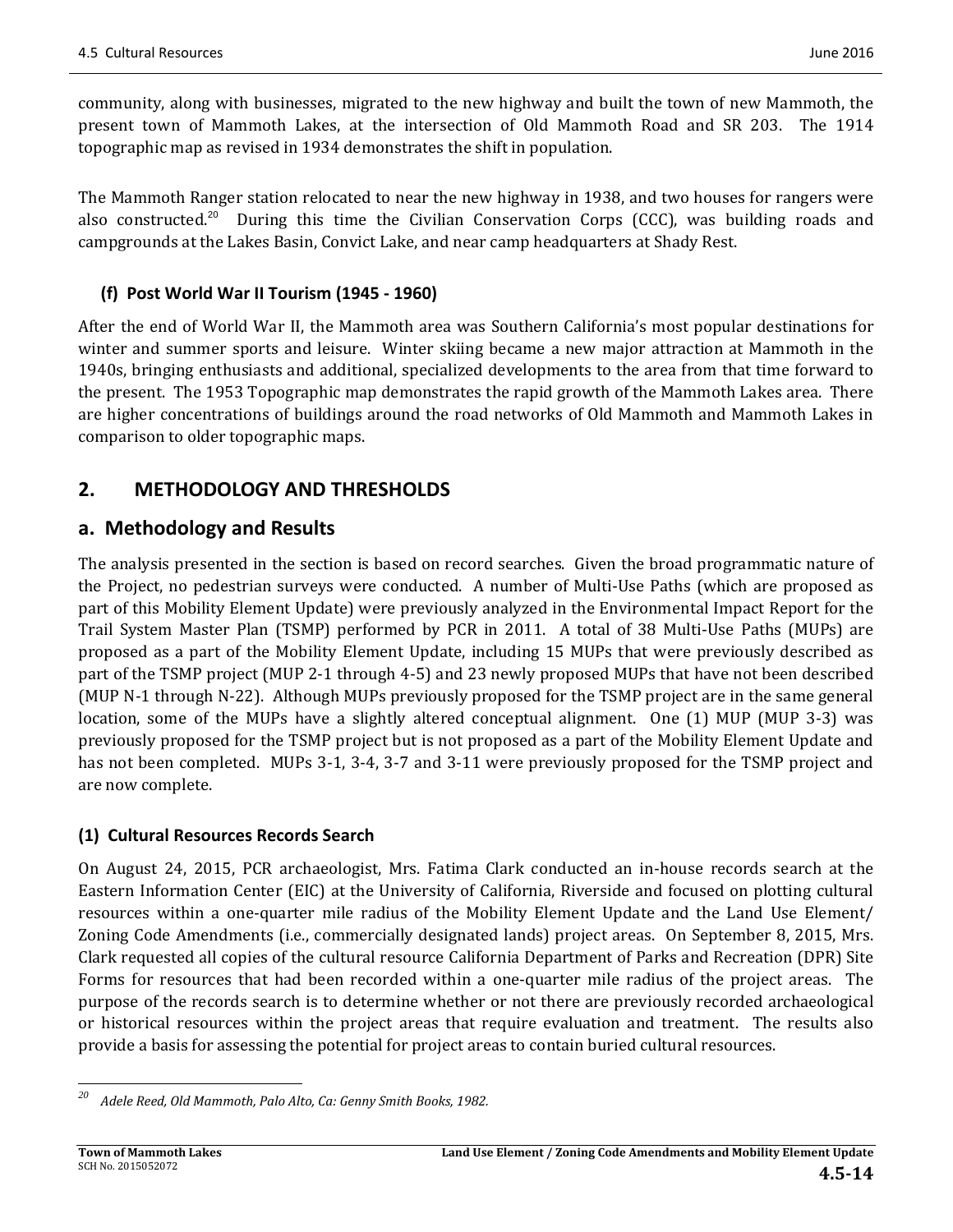The results of PCR's cultural resources records search through the EIC revealed that a total of 86 archaeological or historical resources are located within or in the immediate vicinity of the Mobility Element Update project area while six resources are located within or in the immediate vicinity of the Land Use Element/ Zoning Code Amendments project area. The resources identified in the Mobility Element Update **are summarized in Table 4.5-1** through Table 4.5-4 by project component (i.e., Multi Use Path, Proposed Roads, Existing Class III Route, and Planned Class II Bike Lane) and **Table 4.5-5** for the Land Use Element/ Zoning Code Amendments project area. The majority of resources within both project areas are prehistoric archaeological resources (approximately 90 percent of all resources) that are described as lithic scatters, although midden, temporary camp sites, grinding slicks, bedrock mortars, and a hearth feature have also been identified. The historic period resources (approximately 10 percent of all resources) include historic archaeological resources and historic built environment resources and include can scatters, debris scatters (cans, ceramics, glass, structural remains, stone foundations), a lodge complex, a Civil Conservation Corps Camp, cabins, an earthen ditch, a metal pipeline and a recreational/residential tract.

#### **Table 4.5‐1**

#### Known Archaeological and Historical Resources Recorded Within or In the Immediate Vicinity of the Mobility Element **Update Project Area (Multi‐Use Path)**

|                     |                                                                                        | Project            |
|---------------------|----------------------------------------------------------------------------------------|--------------------|
| <b>Designation</b>  | <b>Description (Age)</b>                                                               | Component          |
| CA-MNO-529          | Temporary camp site (prehistoric)                                                      | <b>MUP N-21</b>    |
| CA-MNO-561          | Lithic scatter (prehistoric)                                                           | <b>MUP 4-5</b>     |
| CA-MNO-714          | Lithic scatter, bedrock mortars and metates (prehistoric)                              | <b>MUP 3-5</b>     |
| CA-MNO-770          | Sparse lithic scatter (prehistoric)                                                    | <b>MUP 4-5</b>     |
| CA-MNO-832          | Caterpillar procurement site, light flake scatter<br>(prehistoric/historic)            | <b>MUP N-13</b>    |
| CA-MNO-836          | Lithic and can scatter (prehistoric/historic)                                          | <b>MUP N-12</b>    |
| CA-MNO-840          | Historic dump (1930-1940)                                                              | <b>MUP N-13</b>    |
| 26-000871           | Lithic scatter and cemetery (prehistoric/historic)                                     | $MUPN-4$           |
| CA-MNO-904          | Lithic scatter (prehistoric)                                                           | <b>MUP N-20</b>    |
| CA-MNO-906          | Lithic scatter (prehistoric)                                                           | <b>MUP 2-1</b>     |
| CA-MNO-907          | Lithic scatter (prehistoric)                                                           | <b>MUP 2-1</b>     |
| CA-MNO-2225         | Midden deposit with points, bifaces, flake tools, and<br>thinning flakes (prehistoric) | MUP <sub>N-4</sub> |
| CA-MNO-2482         | Lithic scatter (prehistoric)                                                           | <b>MUP N-21</b>    |
| CA-MNO-2720         | Obsidian lithic scatter (prehistoric)                                                  | <b>MUP N-21</b>    |
| CA-MNO-2721         | Lithic scatter (prehistoric)                                                           | <b>MUP N-21</b>    |
| CA-MNO-2684         | Lithic scatter (prehistoric)                                                           | <b>MUP 4-4</b>     |
| CA-MNO-2770         | Lithic scatter (prehistoric)                                                           | <b>MUP 3-1</b>     |
| CA-MNO-2773         | Lithic scatter (prehistoric)                                                           | MUP <sub>N-6</sub> |
| CA-MNO-2777         | Debitage scatter (prehistoric)                                                         | <b>MUP 4-4</b>     |
| CA-MNO-2778         | Lithic scatter (prehistoric)                                                           | <b>MUP 4-4</b>     |
| CA-MNO-2784         | Lithic scatter (prehistoric)                                                           | <b>MUP 4-4</b>     |
| CA-MNO-2785         | Lithic scatter and debris scatter (prehistoric/historic)                               | <b>MUP 4-4</b>     |
| CA-MNO-3298/26-3378 | Crystal Crag Resort (historic)                                                         | <b>MUP N-22</b>    |
| CA-MNO-3411/26-3588 | 1920's trash pit (historic)                                                            | <b>MUP N-22</b>    |
| CA-MNO-3412/26-3589 | Can scatter (historic)                                                                 | <b>MUP N-22</b>    |
| CA-MNO-3454/26-3639 | Flake scatter(prehistoric)                                                             | <b>MUP N-13</b>    |
| CA-MNO-3526/26-3758 | Lithic scatter (prehistoric)                                                           | <b>MUP N-13</b>    |
|                     |                                                                                        |                    |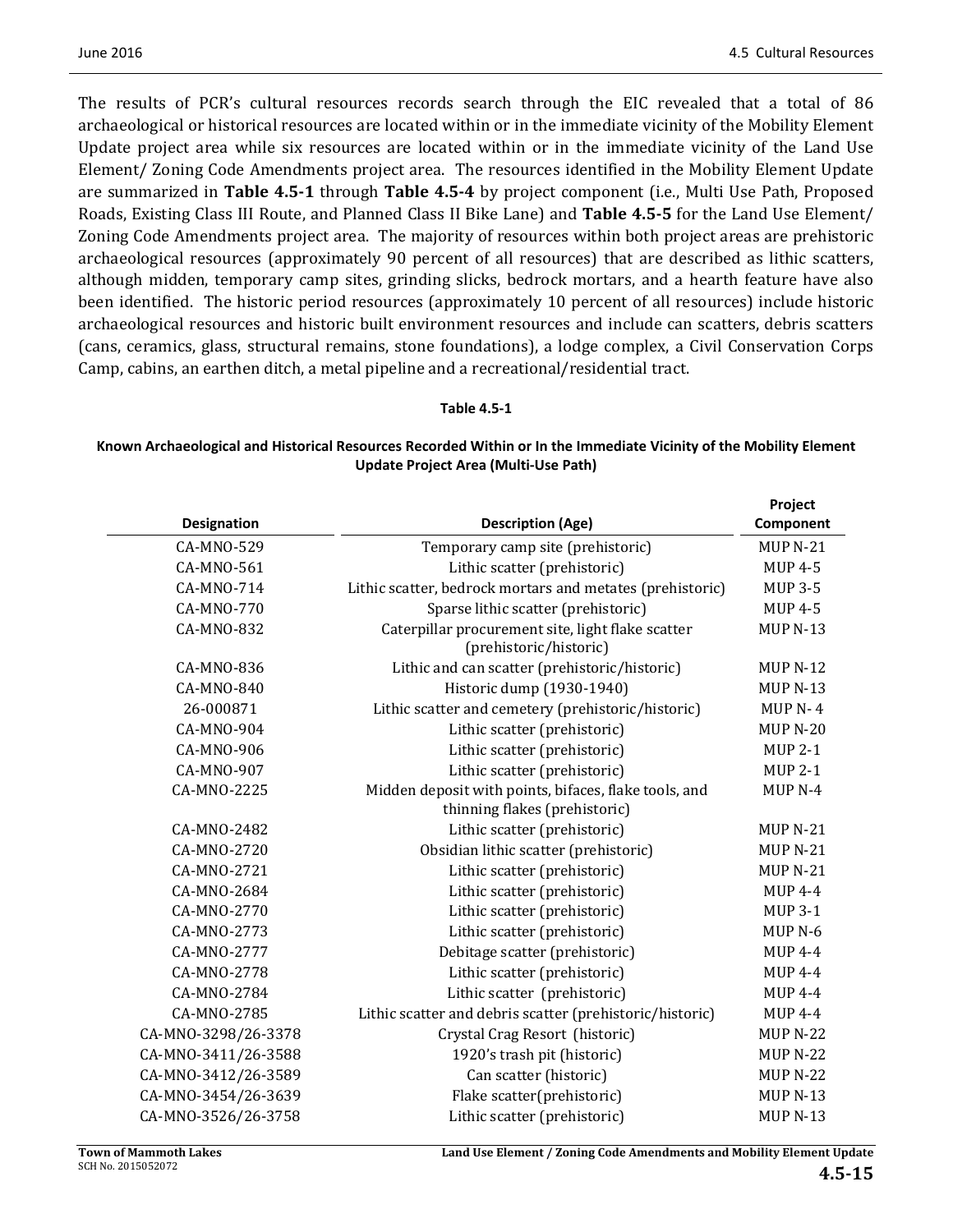$\overline{\phantom{0}}$ 

#### **Table 4.5‐1 (Continued)**

#### Known Archaeological and Historical Resources Recorded Within or In the Immediate Vicinity of the Mobility Element **Update Project Area (Multi‐Use Path)**

|                     |                                                                                                    | Project            |
|---------------------|----------------------------------------------------------------------------------------------------|--------------------|
| Designation         | <b>Description (Age)</b>                                                                           | Component          |
| CA-MNO-3532/26-3764 | Obsidian flakes (prehistoric)                                                                      | <b>MUP N-12</b>    |
| CA-MNO-3541/26-3773 | Projectile point (prehistoric)                                                                     | <b>MUP N-13</b>    |
| CA-MNO-3791/26-4261 | Stone foundation, pits/mines (historic)                                                            | <b>MUP N-22</b>    |
| CA-MNO-4955/26-6603 | Lithic scatter (prehistoric)                                                                       | <b>MUP 4-2</b>     |
| CA-MNO-4956/26-6604 | Lithic scatter (prehistoric)                                                                       | <b>MUP 4-2</b>     |
| CA-MNO-4995/26-6676 | Lithic scatter (prehistoric)                                                                       | <b>MUP N-13</b>    |
| CA-MNO-5288/26-7394 | Refuse (cans, ceramics, glass, structural remains, etc)<br>(Historic)                              | <b>MUP N-11</b>    |
| CA-MNO-5289/26-7395 | Lithic scatter (prehistoric)                                                                       | <b>MUP N-12</b>    |
| CA-MNO-5809/26-8039 | Lithic scatter (prehistoric)                                                                       | <b>MUP N-13</b>    |
| CA-MNO-5810/26-8040 | Refuse (cans, ceramics, glass, structural remains, etc)<br>(Historic)                              |                    |
| CA-MNO-5811/26-8041 | Lithic scatter (prehistoric)                                                                       | <b>MUP N-12</b>    |
| CA-MNO-5849/26-8069 | Lithic scatter (prehistoric)                                                                       | <b>MUP N-22</b>    |
| Ca-MNO-5850/26-8070 | Lithic scatter (prehistoric)                                                                       | <b>MUP N-22</b>    |
| CA-MNO-5851/26-8071 | Large rock mound with 3 depressions and scatter of<br>historic material (prehistoric and historic) | <b>MUP N-22</b>    |
| 26-000621           | Lithic scatter (prehistoric)                                                                       | <b>MUP N-12</b>    |
| 26-000623           | Traces of Civil Conservation Corps Camp (historic)                                                 | <b>MUP N-12</b>    |
| 26-000624           | Remains of cabin (historic)                                                                        | <b>MUP N-12</b>    |
| 26-000722           | Obsidian debris, grinding slicks, bedrock mortars, hearth,<br>projectile points (prehistoric)      | $MUPN-21$          |
| 26-000831           | Light lithic scatter (prehistoric)                                                                 | $MUPN-12$          |
| 26-000847           | Lithic scatter (prehistoric)                                                                       | MUP 4-2, N-13      |
| 26-001529           | Lithic scatter and milling station (prehistoric)                                                   | MUP 3-13           |
| 26-5009             | Flake (prehistoric)                                                                                | MUP 4-2, N-13      |
| 26-5499             | Projectile point (prehistoric)                                                                     | <b>MUP N-13</b>    |
| 26-6083             | Obsidian core fragment (prehistoric)                                                               | $MUP$ 4-4          |
| 26-6086             | Obsidian flakes (3) (prehistoric)                                                                  | MUP 4-4            |
| 26-6087             | Obsidian flakes (5) (prehistoric)                                                                  | <b>MUP 4-4</b>     |
| 26-6091             | Obsidian flakes (3) (prehistoric)                                                                  | <b>MUP 4-4</b>     |
| 26-6095             | Obsidian flakes (3) (prehistoric)                                                                  | $MUP$ 4-4          |
| 26-6110             | Bottle base (historic)                                                                             | <b>MUP 4-4</b>     |
| 26-6239             | Two concrete headstones (historic)                                                                 | MUP <sub>N-6</sub> |
| 26-6638             | Lithic scatter (prehistoric)                                                                       | <b>MUP N-12</b>    |
| 26-6688             | Lake Mary Recreational Residence Tract (Historic)                                                  | <b>MUP N-22</b>    |
| 26-7961             | (1) Obsidian flake (prehistoric)                                                                   | <b>MUP N-22</b>    |
| 26-7962             | (1) Obsidian flake (prehistoric)                                                                   | MUP 4-2            |

*Source: South Central Coastal Information Center*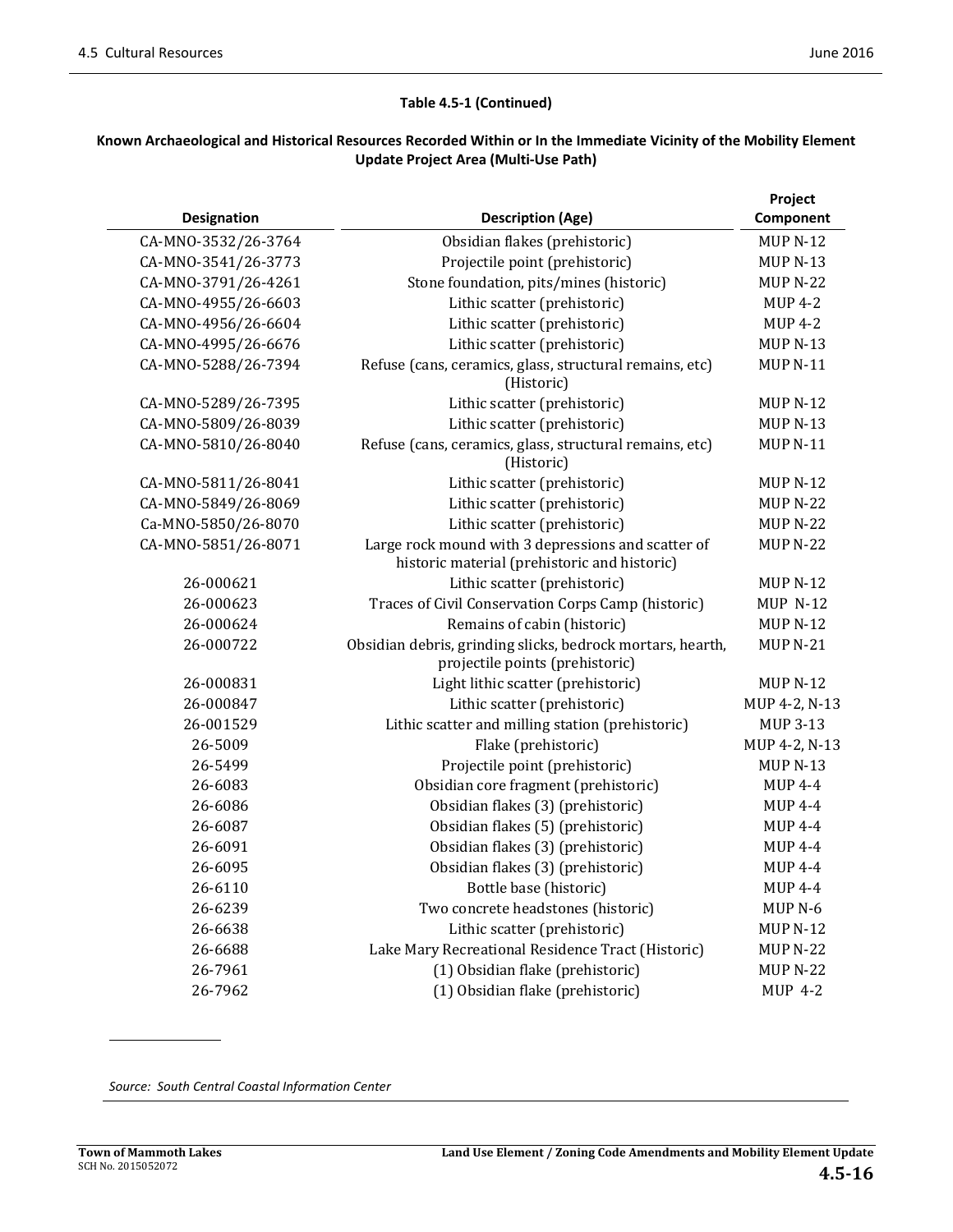#### **Table 4.5‐2**

#### **Known Archaeological and Historical Resources Recorded Within or In the Immediate Vicinity of the Mobility Element Update Project Area (Proposed Roads)**

| <b>Designation</b>  | <b>Description</b>           | <b>Project Component</b> |
|---------------------|------------------------------|--------------------------|
| CA-MNO-714/26-714   | Lithic scatter (prehistoric) | Proposed Road            |
| CA-MNO-770          | Lithic scatter (prehistoric) | Proposed Road            |
| CA-MNO-1202         | Lithic scatter (prehistoric) | Proposed Road            |
| CA-MNO-3403/26-3573 | Lithic scatter (prehistoric) | Proposed Road            |
| 26-4205             | Lithic scatter (prehistoric) | Proposed Road            |
|                     |                              |                          |

*Source: South Central Coastal Information Center*

#### **Table 4.5‐3**

#### **Known Archaeological and Historical Resources Recorded Within or In the Immediate Vicinity of the Mobility Element Update Project Area (Existing Class III Route, Planned Class II Bike Lane)**

| <b>Designation</b>  | <b>Description</b>                                                   | <b>Project Component</b>                                      |
|---------------------|----------------------------------------------------------------------|---------------------------------------------------------------|
| CA-MNO-880          | Basalt lithic scatter (prehistoric)                                  | Planned Class II Bike Lane                                    |
| CA-MNO-905          | Heavy density lithic scatter<br>(prehistoric)                        | Planned Class II Bike Lane                                    |
| CA-MNO-1925         | Lithic scatter (prehistoric)                                         | Planned Class II Bike Lane                                    |
| CA-MNO-2484         | Lithic scatter (prehistoric)                                         | Planned Class II Bike Lane                                    |
| CA-MNO-3750/26-4216 | Lithic scatter (prehistoric)                                         | Planned Class II Bike Lane                                    |
| CA-MNO-4197/26-4731 | Earthen ditch and metal pipeline<br>(historic)                       | Planned Class II Bike Lane                                    |
| 26-721              | Obsidian chipping waste scatter<br>(prehistoric)                     | <b>Existing Class III Route/Planned</b><br>Class II Bike Lane |
| 26-000847           | Lithic scatter (prehistoric)                                         | Planned Class II Bike Lane                                    |
| 26-3601             | Obsidian flakes (prehistoric)                                        | Planned Class II Bike Lane                                    |
| 26-3822             | Wooden timbers (Historic)                                            | Planned Class II Bike Lane                                    |
| 26-4217             | Lithic scatter (prehistoric)                                         | Planned Class II Bike Lane                                    |
| 26-5008             | Sawn wooden stump of pole used on<br>Snowdrift 12 kV line (historic) | Planned Class II Bike Lane                                    |
| 26-5230             | Lithic scatter (prehistoric)                                         | <b>Existing Class III Route/Planned</b><br>Class II Bike Lane |
| 26-6642             | Lithic scatter (prehistoric)                                         | Planned Class II Bike Lane                                    |

*Source: South Central Coastal Information Center*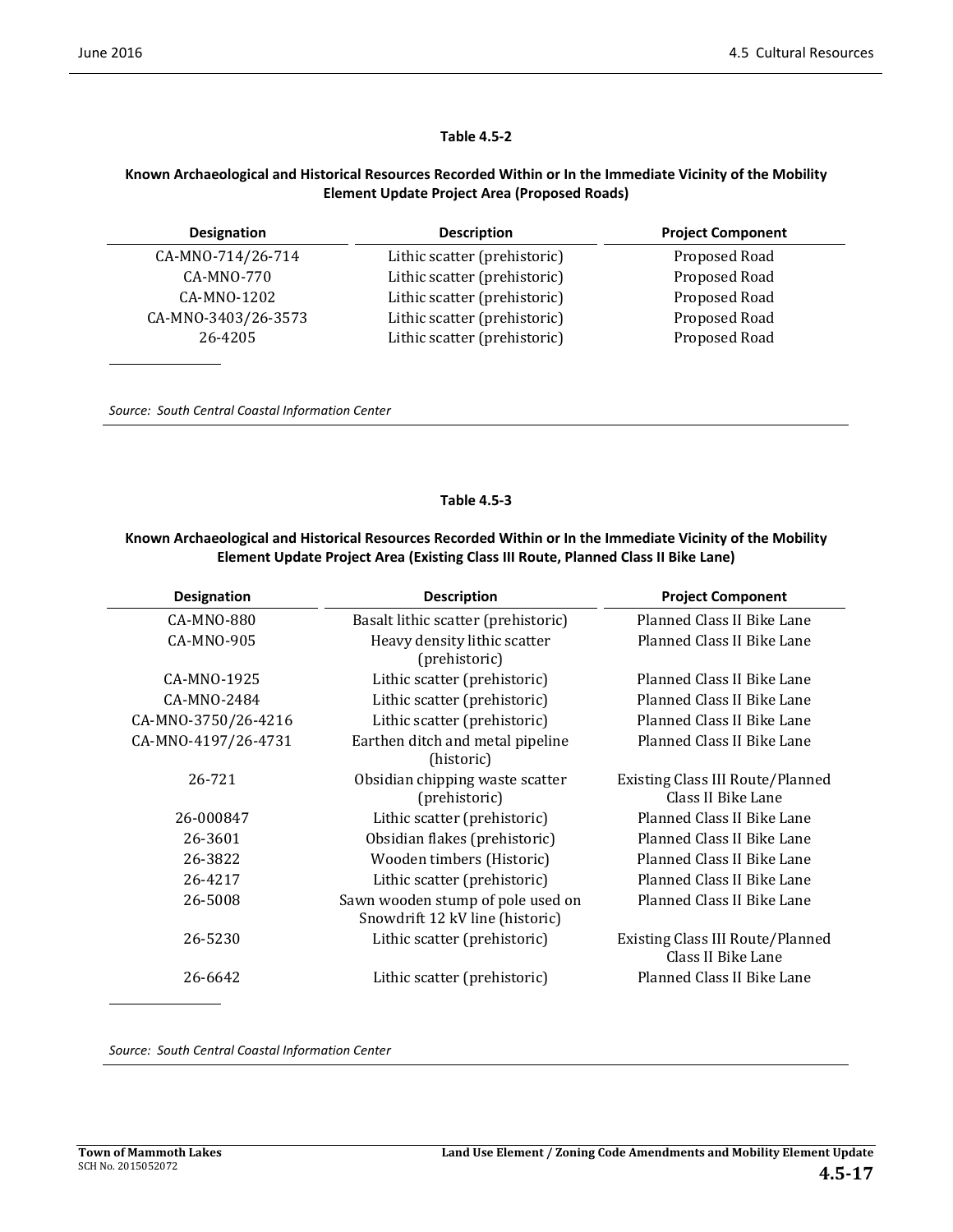#### **Table 4.5‐4**

#### **Known Archaeological and Historical Resources Recorded Within or In the Immediate Vicinity of the Mobility Element Update Project Area (Future Traffic Signals, Future Bridges, Planned Parking, and Planned Staging)**

| Designation | <b>Description</b>            | <b>Project Component</b> |
|-------------|-------------------------------|--------------------------|
| CA-MNO-561  | Lithic scatter (prehistoric)  | <b>Planned Staging</b>   |
| CA-MNO-2562 | Lithic scatter (prehistoric)  | <b>Planned Staging</b>   |
| CA-MNO-2682 | Lithic scatter (prehistoric)  | <b>Planned Staging</b>   |
| 26-4907     | Obsidian flakes (prehistoric) | <b>Planned Staging</b>   |
| 26-4916     | Flake scatter (prehistoric)   | <b>Planned Staging</b>   |
| 26-4917     | Flake scatter (prehistoric)   | <b>Planned Staging</b>   |

*Source: South Central Coastal Information Center*

#### **Table 4.5‐5**

#### **Known Archaeological and Historical Resources Recorded Within or In the Immediate Vicinity of the Land Use Element/ Zoning Code Amendments Project Area**

| <b>Designation</b> | <b>Description</b>            | <b>Project Component</b> |
|--------------------|-------------------------------|--------------------------|
| CA-MNO-561         | Lithic scatter (prehistoric)  | <b>Planned Staging</b>   |
| CA-MNO-2562        | Lithic scatter (prehistoric)  | <b>Planned Staging</b>   |
| CA-MNO-2682        | Lithic scatter (prehistoric)  | <b>Planned Staging</b>   |
| 26-4907            | Obsidian flakes (prehistoric) | <b>Planned Staging</b>   |
| 26-4916            | Flake scatter (prehistoric)   | <b>Planned Staging</b>   |
| 26-4917            | Flake scatter (prehistoric)   | <b>Planned Staging</b>   |
|                    |                               |                          |

*Source: South Central Coastal Information Center*

The majority of the resources  $(n=61)$  have been recorded within or in the immediate vicinity of the Multi Use Paths (MUPs) (see Table 4.5-1). A total of five resources (all prehistoric) have been recorded within or in the immediate vicinity of the Proposed Roads (see Table 4.5-2). A total of 14 resources (prehistoric and historic) have been recorded within or in the immediate vicinity of the Existing Class III Route/Planned Class II Bike Lanes (see Table 4.5-3). A total of five resources (all prehistoric) have been recorded within the Planned Staging areas; however, none have been recorded within the Future Traffic Signals, Future Bridges or Planned Parking areas (see Table 4.5-4). In addition, no resources have been recorded within the Future Pedestrian Routes. A total of six resources (all prehistoric) have been recorded within the commercially designated lands associated with the Land Use Element/ Zoning Code Amendments project area (see Table  $4.5-5$ ). .

### **(2) Paleontological Resources Records Search**

The paleontological resources records search consisted of an examination of geologic maps and paleontological locality records. In particular, the University of California Museum of Paleontology (UCMP)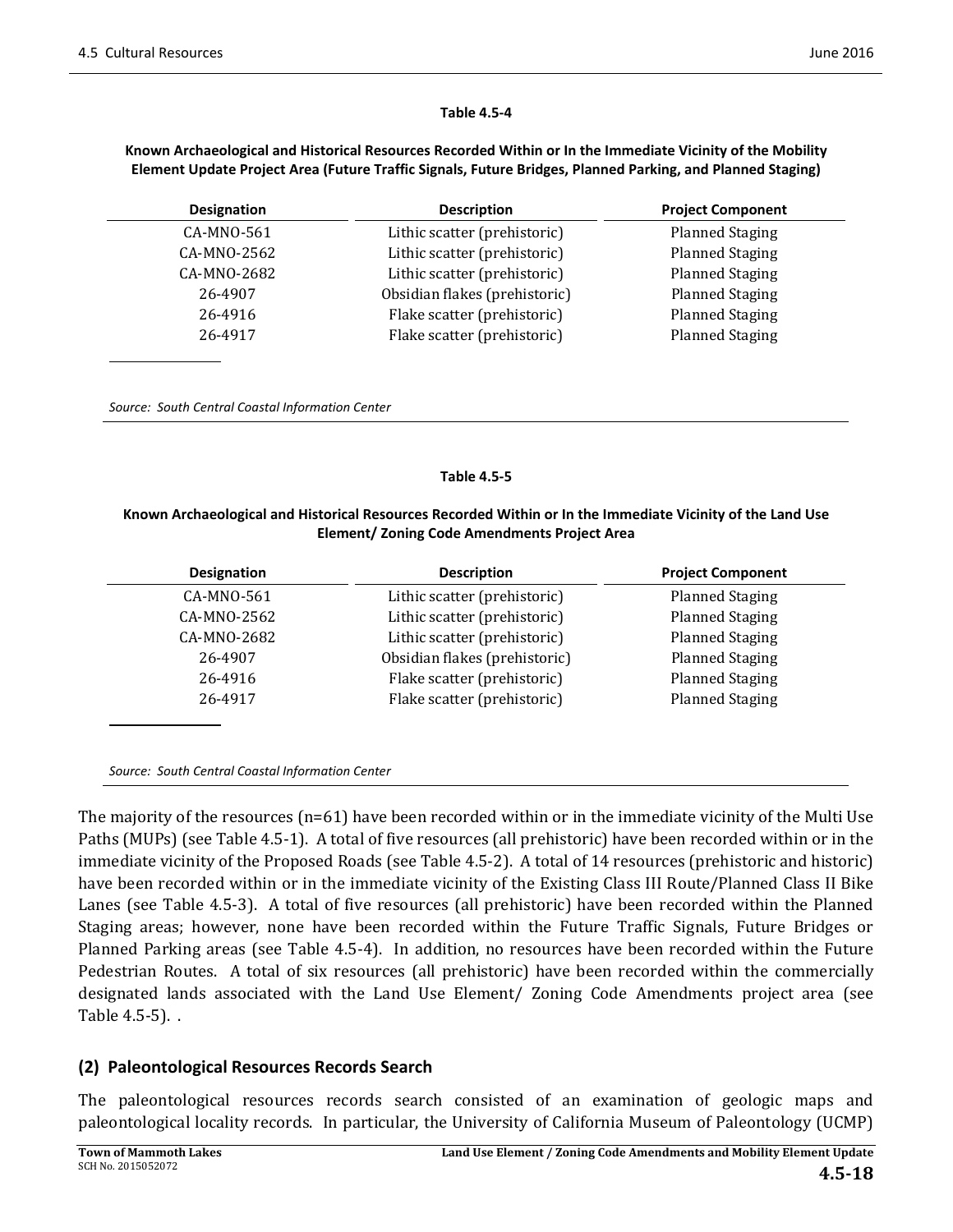online database was accessed to determine if known vertebrate fossil localities are present inside or in the vicinity of the project. Results of the record search indicate whether or not there are previously recorded paleontological resources within the project areas that require evaluation and treatment. The results also provide a basis for assessing the sensitivity of the project areas for additional and buried paleontological resources. 

The records search revealed that there are no known vertebrate, invertebrate, plant, microfossil, or other fossil localities from the UCMP online database that have been previously identified within the project areas or the surrounding vicinity. The closest vertebrate fossil locality in the database is located more than 30 miles to the north. Initial consultation of collection records and geologic maps indicated that the Town area has no history of fossil resources, largely because the terrain was glaciated and is dominated by igneous and metamorphic rocks which are not conducive to retaining paleontological resources.

# **(3) Sacred Lands File Search and Native American Consultation**

On June 23, 2015, the Town commissioned a Sacred Lands File (SLF) search and Native American contact list request for the Planning Area and Land Use Element/ Zoning Code Amendments Project Area through the California Native American Heritage Commission (NAHC) and conducted follow-up consultation by letter with Native American groups and/or individuals identified by the NAHC as having affiliation with the project vicinity. Each Native American group and/or individual listed was sent a project notification letter and map and was asked to convey any knowledge regarding prehistoric or Native American resources (archaeological sites, sacred lands, or artifacts) located within the project or surrounding vicinity. The letter included information such as the project location and a brief description of the proposed project. Results of the SLF search and follow-up consultation would provide information as to the nature and location of additional prehistoric or Native American resources to be incorporated in the impact analysis whose records may not be available at the EIC.

Results of the SLF search through the NAHC did not indicate any known Native American cultural resources from the NAHC archives within the Planning Area or Land Use Element/ Zoning Code Amendments Project Area. Pursuant to NAHC suggested procedure and in compliance with Senate Bill 18, the Town sent followup letters via certified mail on August 26, 2015 to the nine (9) Native American individuals and organizations identified by the NAHC as being affiliated with the vicinity of the Planning Area and Land Use Element/ Zoning Code Amendments Project Area to request any additional information or concerns they may have about Native American cultural resources that may be affected by the proposed project.

As of the release of the Draft EIR, the Town has received no responses from the Native American community. The NAHC SLF records search results letter, the Native American contact list, and other Native American consultation documentation are available, as appropriate, at Town Hall.

# **b. Thresholds**

For purposes of this EIR, the Town has utilized the checklist questions in Appendix G of the *CEQA Guidelines* as thresholds of significance to determine whether the Project would have a significant environmental impact regarding cultural resources. The project would result in a significant impact to cultural resources if the project would: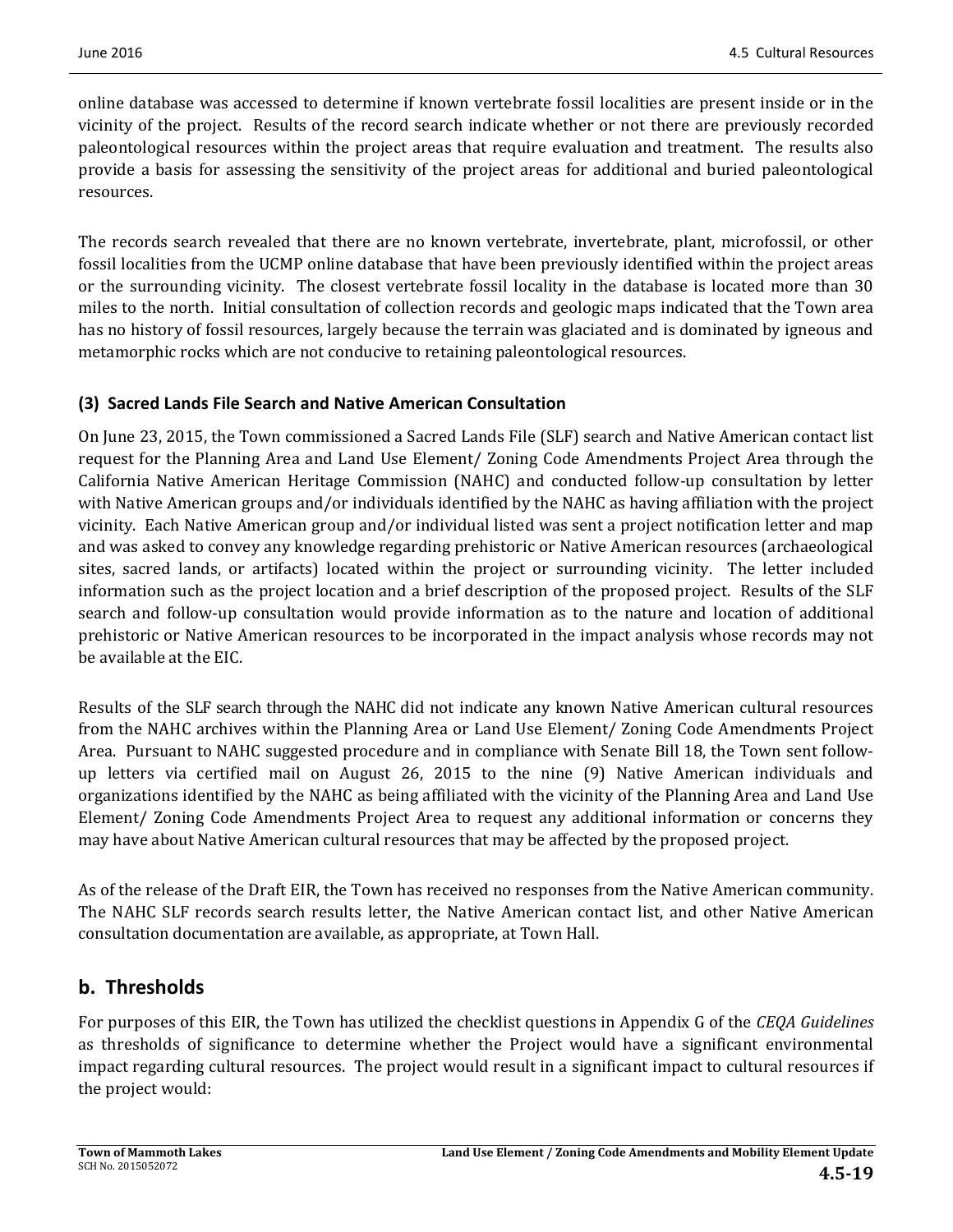- **CUL-1** Cause a substantial adverse change in the significance of a historical resource as defined in §15064.5
- **CUL**<sup>2</sup> Cause a substantial adverse change in the significance of an archaeological resource pursuant to §15064.5,
- **CUL-3** Directly or indirectly destroy a unique paleontological resource or site or unique geologic feature.
- **CUL**<sup>4</sup> Disturb any human remains, including those interred outside of formal cemeteries.

# **c. Applicable General Plan Goals/Policies and Adopted Mitigation Measures**

### **(1) General Plan**

The Town's General Plan sets forth goals and policies to encourage the role of the Town in identifying and conserving the area's cultural resources. Applicable goals and policies are provided below:

### **(a) Arts, Culture, Heritage, and Natural History Element**

**GOAL A.3:** Encourage public art and cultural expression throughout the community.

- o **Policy A.3.A:** Support continued development of the historic Hayden Cabin museum site.
- o **Policy A.3.B:** Encourage development of arts, culture, and heritage facilities and venues.
	- **Action A.3.B.1:** Encourage artists' residences connected to galleries.
	- **Action A.3.B.2:** Maintain a strategic public art, cultural, and heritage plan.
- $\circ$  **Policy A.3.C:** Support local history and heritage education in the community.
	- **Action A.3.C.1:** Support and promote programs and events celebrating local history and diversity.
- $\circ$  **Policy A.3.D:** Be stewards of the cultural, historical and archeological resources in and adjacent to town.
- o **Policy A.3.E:** Allow the adaptive use of historic buildings.
	- **Action A.3.E.1:** Develop and maintain a cultural resources database of historic and archaeological resources within the Planning Area.
	- **Action A.3.B.2:** Maintain a strategic public art, cultural, and heritage plan.

### **(b) Parks, Open Space, and Recreation Element**

**GOAL P.2:** Provide additional parks within Town.

o **Policy P.2.D:** Increase understanding and appreciation of the cultural, natural, and historical resources of the region and Town through the development of programs, facilities, and interpretive signage.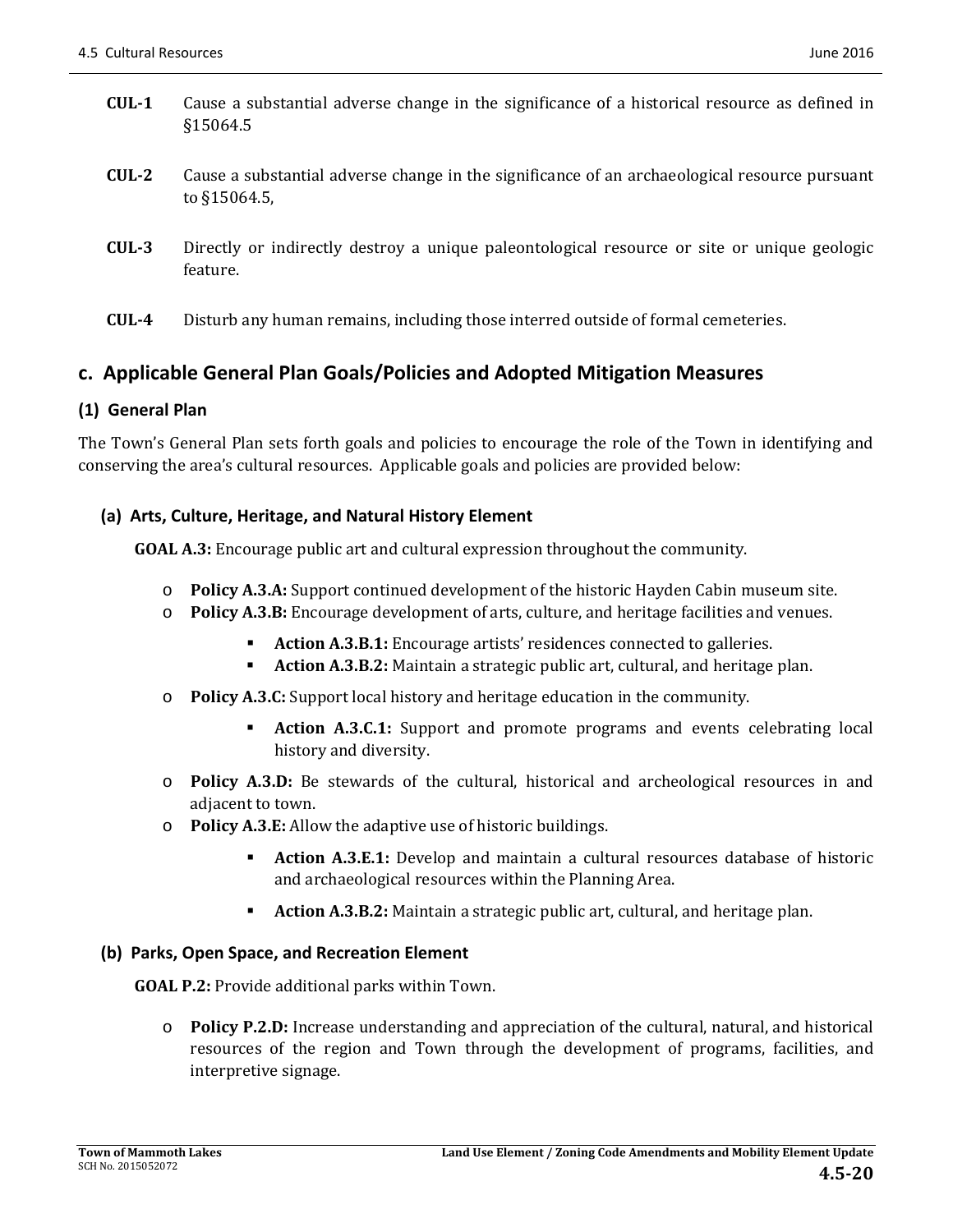### **(2) General Plan Update Mitigation Measures**

The Mitigation Monitoring and Reporting Program (MMRP) for the Town of Mammoth Lakes General Plan Update includes mitigation measures applicable to cultural resources. Since this is an adopted measure, for purposes of this EIR, these measures are applied where relevant and necessary to address the significant impacts of the Project. The following mitigation measures are from the Town's adopted General Plan MMRP:

- **GPMM 4.14-1:** A qualified historic archaeologist approved by the Town shall perform the following tasks prior to development approvals on any part of the Town:
	- **Subsequent to a preliminary Town review, if evidence suggests the potential for** historic resources, a field survey conducted using methodology that meets or exceeds state and federal guidelines for historical resources within portions of the project area not previously surveyed for cultural resources shall be conducted.
	- Subsequent to a preliminary Town review, if evidence suggests the potential for historic resources, the Town Archives shall be contacted for information on historical property records. A qualified cultural resources professional shall be contracted to review the records search data collected by PCR Services Corporation on behalf of the Town of Mammoth Lakes as part of the Draft General Plan Update process.
	- **Subsequent to a preliminary Town review, if evidence suggests the potential for** sacred land resources, the Native American Heritage Commission shall be contacted for information regarding sacred lands.
	- Inventory all historical resources within the project area, including archaeological and historic resources older than 50 years, using appropriate State record forms and following guidelines in the California Office of Historic Preservation's handbook "Instructions for Recording Historical Resources". The archaeologist will then submit two (2) copies of the completed forms to the Town for the assignment of trinomials.
	- Evaluate the significance and integrity of all historical resources within the project area, using criteria established in the CEQA Guidelines for important archaeological resources and/or 36 CFR 60.4 for eligibility for listing on the National Register of Historic Places.
	- **Propose mitigation measures and recommend conditions of approval to eliminate** adverse project effects on significant, important, and unique historical resources, following appropriate CEQA and/or National Historic Preservation Act's Section 106 guidelines.
	- Prepare a technical resources management report, documenting the inventory, evaluation, and proposed mitigation of resources within the project area, following guidelines for Archaeological Resource Management Reports prepared by the California Office of Historic Preservation, Preservation Planning Bulletin  $4(a)$ , December 1989. Submit one copy of the completed report, with original illustrations, to the Town for permanent archiving.
- **GPMM 4.14-2:** If cultural materials or archaeological remains are encountered during the course of grading or construction, the developer shall cease any ground disturbing activities near the find. A qualified archeologist will be retained to evaluate significance of the resources and recommend appropriate treatment measures. Treatment measures may include avoidance, preservation, removal, data recovery, protection, or other measures developed in consultation with the Town and the developer. In addition, the Town shall: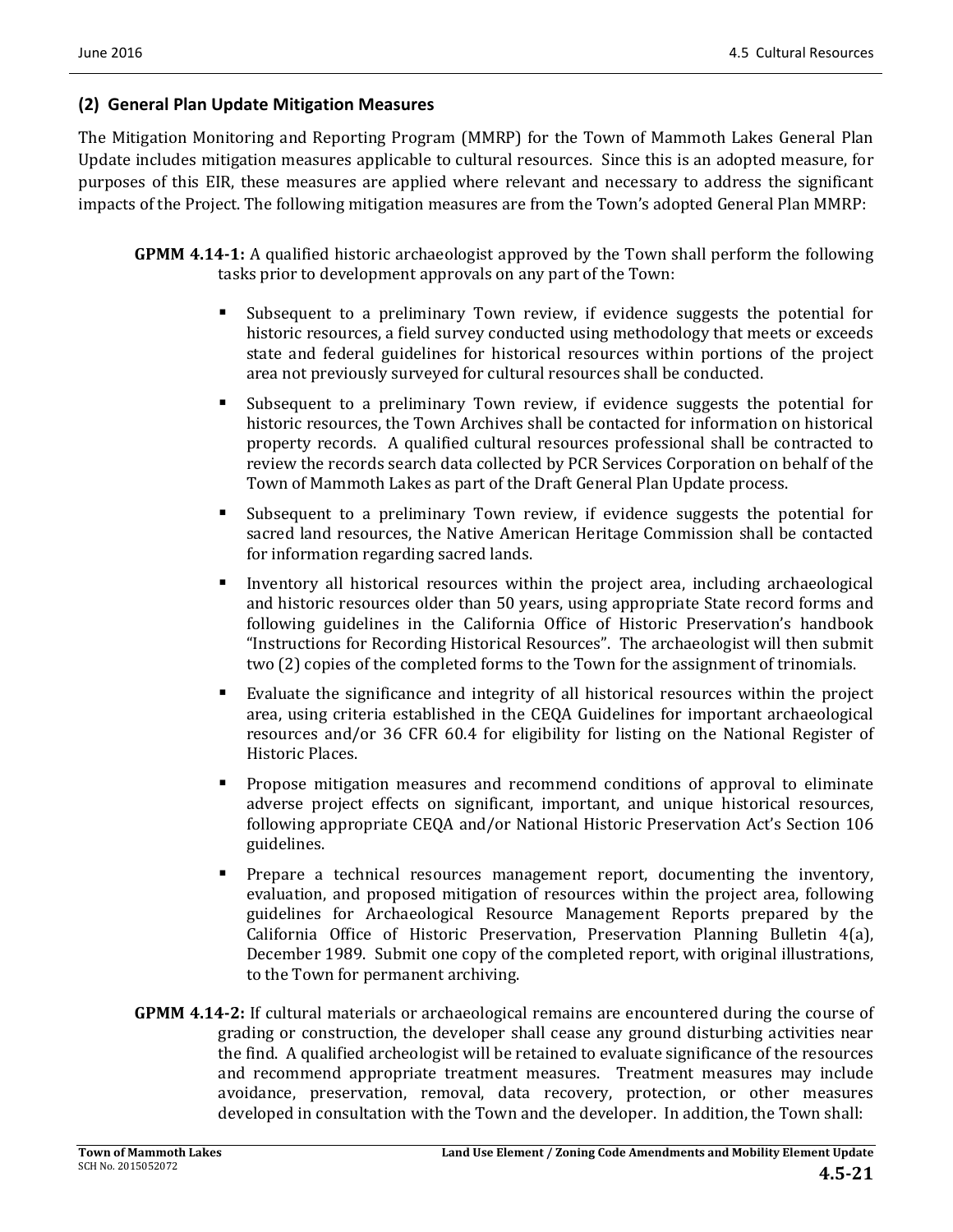- Enact interim measures to protect undesignated sites from demolition or significant modification without an opportunity for the Town to establish its historic value.
- Require, where appropriate, the incorporation of historic sites and buildings within new developments, using their special qualities as a theme or focal point.
- **Encourage the use of the State Historic Building Code on buildings of historic** significance that can allow modification without imposing some of the potentially detrimental provisions of the current building codes.
- Educate the public about the area's archaeological heritage.
- **GPMM 4.14-3:** Prior to the approval of any projects that propose to demolish or significantly alter a potentially significant historic resource as defined pursuant to applicable state and federal laws, the applicant shall complete an historic survey report using methodology that meets or exceeds state and federal guidelines to determine potential historic significance. The determination of resource significance shall be made in accordance with  $CEQA$  Guidelines Section 15064.5. Where appropriate for a standing historic structure that will not be preserved in place, conservation can include documentation to Historic American Building Survey (HABS) standards and/or relocation.
- **GPMM 4.14-4:** A qualified archaeologist shall perform the following tasks prior to development activities on any part of the Town:
	- If Subsequent to a preliminary Town review, if evidence suggests the potential for prehistoric resources, a field survey for prehistoric resources within portions of the project area not previously surveyed for cultural resources shall be conducted.
	- If Subsequent to a preliminary Town review, if evidence suggests the potential for sacred land resources, the Native American Heritage Commission for information regarding sacred lands shall be consulted.
	- Inventory all prehistoric resources using appropriate State record forms and submit two (2) copies of the completed forms to the Town.
	- Evaluate the significance and integrity of all prehistoric resources within the project area, using criteria established in the CEQA Guidelines for important archaeological resources.
	- If human remains are encountered on the project site, the Mono County Coroner's Office shall be contacted within  $24$  hours of the find, and all work should be halted until a clearance is given by that office and any other involved agencies. If the Coroner determines that the remains may be Native American, contact the Native American Heritage Commission for notification to the most likely descendants of the descendent and follow the required protocols specified in Public Resources Code Section 5097.98.
	- All resources and data collected within the project area should be permanently curated at an appropriate repository within the Town or County.
- **GPMM 4.14-5:** If cultural materials or archaeological remains are encountered during the course of grading or construction, the developer shall cease any ground disturbing activities near the find. A qualified archeologist approved by the Town will be retained to evaluate significance of the resources and recommend appropriate treatment measures. Treatment measures may include avoidance, preservation, removal, data recovery,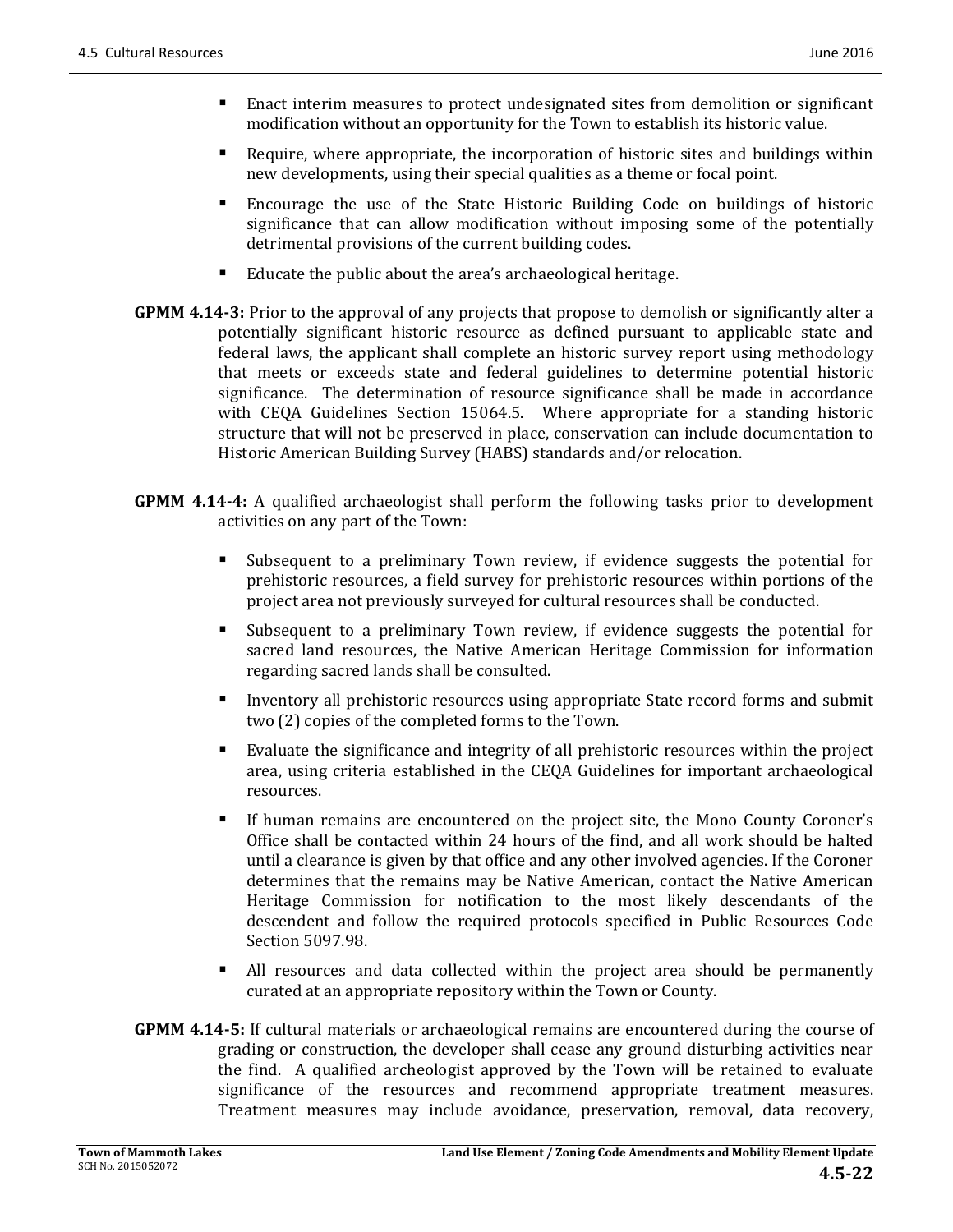protection, or other measures developed in consultation with the Town and the developer. With the assistance of the archaeologist, the Town shall:

- **EX** Consider establishing provisions to require incorporation of archaeological sites within new developments, using their special qualities as a theme or focal point.
- Educate the public about the area's archaeological heritage.
- Propose mitigation measures and recommend conditional of approval to eliminate adverse project effects on significant, important, and unique prehistoric resources, following appropriate CEQA guidelines.
- Prepare a technical resources management report, documenting the inventory, evaluation, and proposed mitigation of resources within the project area. Submit one copy of the completed report, with original illustrations, to the Town for permanent archiving.
- **GPMM 4.14-6:** If during grading and excavation an archaeological resource is found, construction shall be temporarily diverted, redirected or halted as appropriate. Any discovery of such resources shall be treated in accordance with federal, state, and local regulations, including those outlined in the CEQA Guidelines Section 15064.5 (e) and as appropriate, the Native American Historical, Cultural and Sacred Sites Act. For archaeological remains, conservation of a resource for which preservation in place is not feasible, relocation and if that is not feasible, documentation shall be required.
- **GPMM 4.14-7:** Should the existence of, or the probable likelihood, of Native American or other human remains be found during development of a site, the landowner shall contact the County Coroner and no further excavation or disturbance of the site or nearby area shall be permitted until the County Coroner determines that no investigation of the cause of death is required. If the remains are determined to be Native American, the Coroner shall, as required by Public Resources Code Section 5097.98, notify the Native American Heritage Commission, which shall contact the most likely descendants and those descendants shall have 24 hours to inspect and make a recommendation to the landowner as to the appropriate means for removal and non-destruction of the remains and artifacts found with the remains. If an agreement cannot be reached between the landowner and the descendants, the Native American Heritage Commission shall mediate the disagreement, and if resolution is not reached, the landowner shall reinter the remains and items associated with Native American burials with appropriate dignity on the property in a location not subject to further subsurface disturbance. The applicant may develop a prospective agreement for treating or disposing of, with appropriate dignity, the human remains and any items associated with Native American burials with the appropriate Native Americans as identified by the Native American Heritage Commission.

## **(3) Trails System Master Plan Mitigation Measures**

The adopted MMRP for the Town of Mammoth Lakes Trails System Master Plan (TSMP) also includes mitigation measures applicable to cultural resources. Since this is an adopted measure, for purposes of this EIR, these measures are applied where relevant and necessary to address the significant impacts of the Project. The following mitigation measures are from the Town's adopted TSMP MMRP: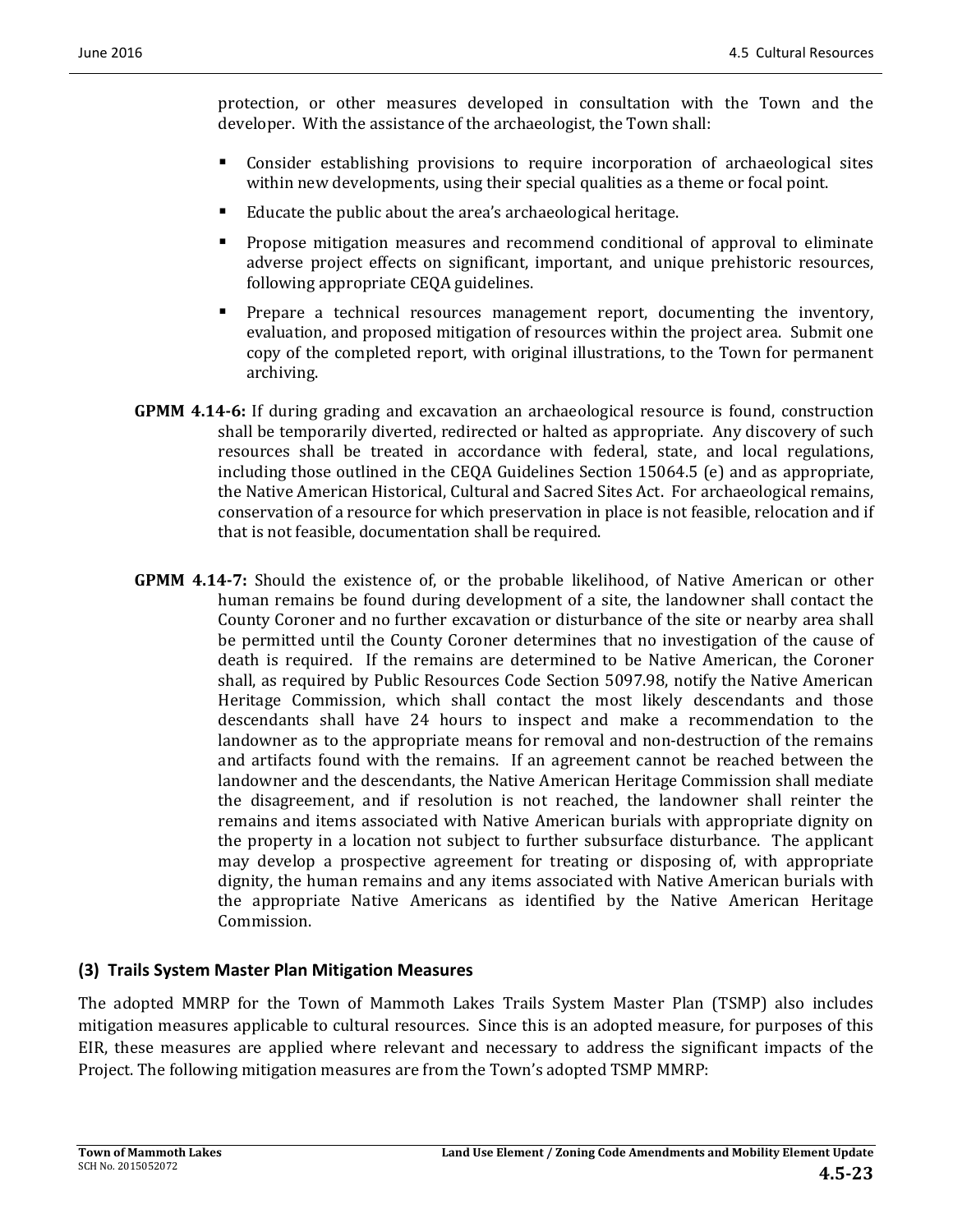- **TSMM 4.D-1:** The Old Mammoth City neighborhood is a previously identified California Point of Historical Interest, and therefore, improvements on or adjacent to the point of interest that have the potential to directly impact this resource or its setting, must be designed to comply with the Secretary of the Interior's Standards. Additionally, the Old Mammoth Town Site (CA-MNO-3H) was previously identified as containing both prehistoric and historic subsurface remains as well as existing potential historic structures. Construction of MUP 2-1, Bridge MUP 3-4, Tunnel X2-18, and MUP 4-5 have the potential to significantly impact both archaeological resources and historic structures associated with the Old Mammoth Town Site  $(CA-MNO-3H)$ . Likewise, the Ranger Station and/or CCC Camp administration buildings/campground in the vicinity of the Shady Rest Sawmill Cutoff Road, on USFS lands, are previously surveyed resources that require reevaluation by qualified surveyors, if determined necessary. Prior to designing or implementing projects in this area, the Town shall engage a qualified historic preservation consultant to review the proposed projects. A qualified architectural historian, historic architect, or historic preservation professional is someone who satisfies the Secretary of the Interior's Professional Qualification Standards for History, Architectural History, or Architecture, pursuant to 36 CFR 61, and has at least 10 years experience in reviewing architectural plans for conformance to the Secretary's Standards and Guidelines. The Town shall undertake and complete construction in a manner consistent with the preservation consultant's recommendations to ensure that the Project meets the Secretary of the Interior's Standards for Rehabilitation. The preservation consultant shall review the final construction drawings for conformance to the Secretary of the Interior's Standards and prepare a memo commenting on the final Project. A Project that conforms to the Secretary of the Interior's Standards is considered fully mitigated under CEQA. For projects on federal lands, upon completion of any report on findings, the State Historic Preservation Officer shall be consulted to allow for Section 106 review and concurrence with the study findings. In the event eligible or designated historic resources or key contributing features are demolished for construction park facilities, mitigation shall include completion of a Historic American Building Survey report per State and Federal guidelines.
- **TSMM 4.D-2:** The Hayden Cabin is listed on the California Register and new adjacent construction, additions, or rehabilitation to the Hayden Cabin or its contributing property setting visible from the Hayden Cabin, other than surface trail or minor paving improvements, must comply with the Secretary of the Interior's Standards. Prior to designing or implementing such improvements in this area the Town shall engage a qualified historic preservation consultant to review the proposed Project. A qualified architectural historian, historic architect, or historic preservation professional is someone who satisfies the Secretary of the Interior's Professional Qualification Standards for History, Architectural History, or Architecture, pursuant to 36 CFR 61, and has at least 10 years experience in reviewing architectural plans for conformance to the Secretary's Standards and Guidelines. The Town shall undertake and complete construction in a manner consistent with the preservation consultant's recommendations to ensure that the Project meets the Secretary of the Interior's Standards for Rehabilitation. The preservation consultant shall review the final construction drawings for conformance to the Secretary of the Interior's Standards and prepare a memo commenting on the final Project. A Project that conforms to the Secretary of the Interior's Standards is considered fully mitigated under CEQA. In the event eligible or designated historic resources or key contributing features are demolished for construction park facilities, mitigation shall include completion of a Historic American Building Survey report per State and Federal guidelines.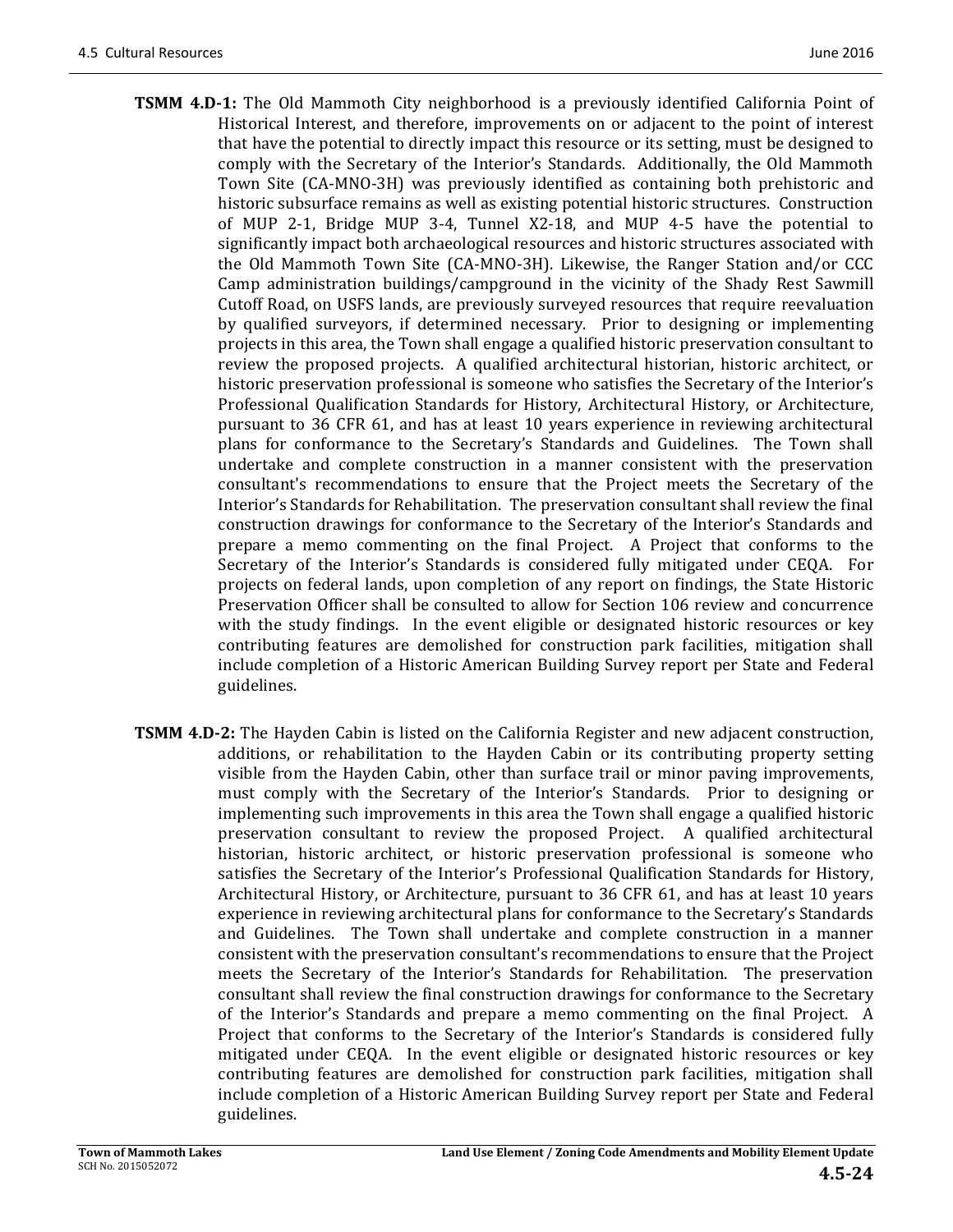- **TSMM 4.D-3:** The Town shall conduct a Phase I Cultural Resources Assessment of individual project areas to identify any archaeological resources within the area of a proposed project component. The Area of Potential Effect (APE) will be the focus of the analyses for projects located on federal lands per Section 106. The Phase I assessment shall include cultural resources records searches through the Eastern Information Center (as needed) and the Inyo National Forest Field Office, a Sacred Lands File search through the Native American Heritage Commission and follow-up Native American consultation, and a pedestrian survey of the Project area (Note: Surveys may not be required in areas of the TSMP and SHARP that have already been surveyed unless resources were identified, such a determination should be made in consultation with the Inyo National Forest). For projects on federal lands, upon completion of any report on findings, the State Historic Preservation Officer shall be consulted to allow for review and concurrence with the study findings.
	- If resources are identified during the Phase I assessment, then a Phase II assessment shall be required, as described in Mitigation Measure 4.D.-4;
	- If no resources are identified as part of the assessment, no further analyses or mitigation shall be warranted, unless it can be determined that the project has a high potential to encounter buried archaeological or historical resources;
	- If it determined that there is a moderate or high potential to encounter buried archaeological resources, appropriate mitigation shall be developed and implemented. Appropriate Mitigation may include realignment of the trail to avoid the sensitive area, in which case no additional mitigation would be required. If avoidance is not possible, appropriate mitigation may include but not be limited to the following:

Archaeological Monitoring During Construction: A qualified archaeologist shall be retained by the Town and approved by the reviewing agencies prior to the commencement of the Project. The archaeologist shall monitor all ground-disturbing activities and excavations within the Project area. If archaeological resources are encountered during implementation of the Project, ground-disturbing activities shall temporarily be redirected from the vicinity of the find. The archaeologist shall be allowed to temporarily divert or redirect grading or excavation activities in the vicinity in order to make an evaluation of the find and determine appropriate treatment that may include the development and implementation of a testing/data recovery investigation or preservation in place. The archaeologist shall prepare a final report about the find to be filed with the Town and the CHRIS-EIC, as required by the California Office of Historic Preservation. The report shall include documentation and interpretation of resources recovered. Interpretation will include full evaluation of the eligibility with respect to the California and National Registers. The Town, in consultation with the archaeologist, shall designate repositories to curate any material in the event that resources are recovered on Town property. If the resources are encountered on private land, the landowner shall determine appropriate curation in consultation with the archaeologist and Lead Agency. If archaeological resources are encountered on federal lands, ground-disturbing activities shall cease in the immediate vicinity of the find and the Inyo National Forest shall be contacted immediately. The Inyo National Forest shall provide direction as to the appropriate evaluation, treatment, and curation of the find.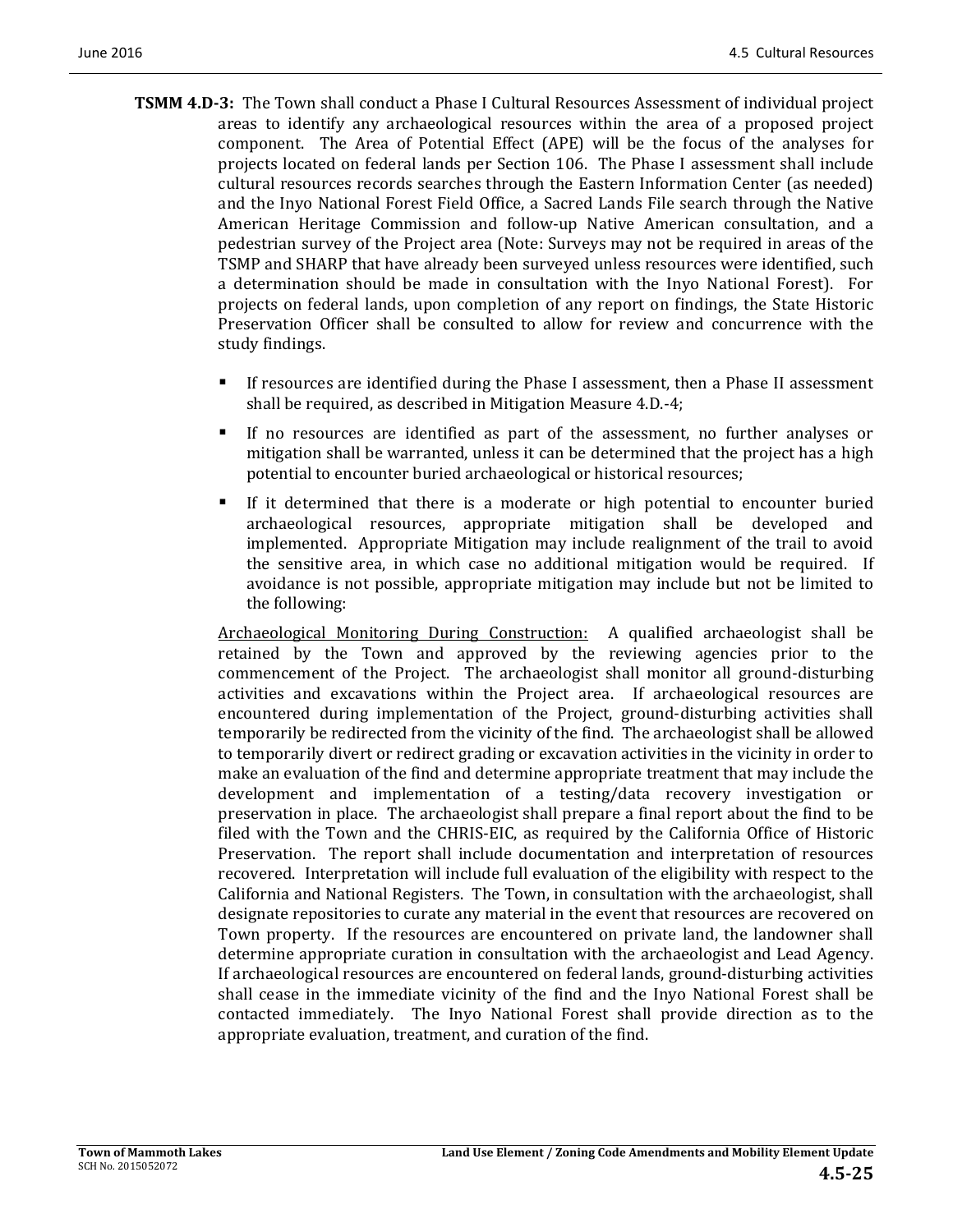- **TSMM 4.D-4:** If resources are identified during the Phase I assessment, a Phase II Cultural Resources Assessment may be warranted if improvements or new public access is proposed in the vicinity of such resources, or if an alternate alignment is not selected. The Phase II assessment shall evaluate the resource(s) for listing in the California Register of Historical Resources (per CEQA) and the National Register of Historic Places (per Section 106). If enough data is obtained from the Phase I assessment to conduct a proper evaluation, a Phase II assessment may not be necessary. Methodologies for evaluating a resource can include, but are not limited to: subsurface archaeological excavations, additional background research, and coordination with interested individuals in the community.
- **TSMM 4.D-5:** If, as a result of the Phase II assessment, resources are determined eligible for listing, potential impacts to the resources shall be analyzed and if impacts are significant and cannot be avoided, mitigation measures shall be developed and implemented to reduce impacts to the resources. If avoidance is not feasible, then Phase III Cultural Resources Assessments shall be implemented. Phase III assessments can include, but are not limited to: additional subsurface archaeological excavations (i.e., data recovery) and/or archaeological monitoring during ground-disturbing activities. For projects on National Forest lands, coordination and concurrence with the Inyo National Forest and State Historic Preservation Officer regarding treatment or mitigation shall be required. The performance standard for this mitigation measure is to reduce potential impacts to archaeological resources to a less than significant level.
- **TSMM 4.D-6:** If archaeological resources are encountered during implementation of the Project, ground-disturbing activities should temporarily be redirected from the vicinity of the find. The Town shall immediately notify a qualified archaeologist of the find. The archaeologist should coordinate with the Town as to the immediate treatment of the find until a proper site visit and evaluation is made by the archaeologist. Treatment may include the implementation of an archaeological testing or salvage program. All archaeological resources recovered will be documented on California Department of Parks and Recreation Site Forms to be filed with the CHRIS-EIC. The archaeologist shall prepare a final report about the find to be filed with the Town and the CHRIS-EIC, as required by the California Office of Historic Preservation. The report shall include documentation and interpretation of resources recovered. Interpretation will include full evaluation of the eligibility with respect to the California and National Registers. The Town, in consultation with the archaeologist, shall designate repositories to curate any material in the event that resources are recovered on Town property. If the resources are encountered on private land, the landowner shall determine appropriate curation in consultation with the archaeologist and Lead Agency. The archaeologist shall also determine the need for archaeological monitoring for any ground-disturbing activities in the area of the find thereafter. If archaeological resources are encountered on federal lands, ground-disturbing activities shall cease in the immediate vicinity of the find and the Inyo National Forest shall be contacted immediately. In such cases, the Inyo National Forest shall provide direction as to the appropriate evaluation, treatment, and curation of the find.
- **TSMM 4.D-7:** If human remains are encountered unexpectedly during construction excavation and grading activities, pursuant to California Health and Safety Code Section 7050.5, the Applicant shall halt ground-disturbing activities within the area of the human remains and notify the County Coroner. If the remains are determined to be of Native American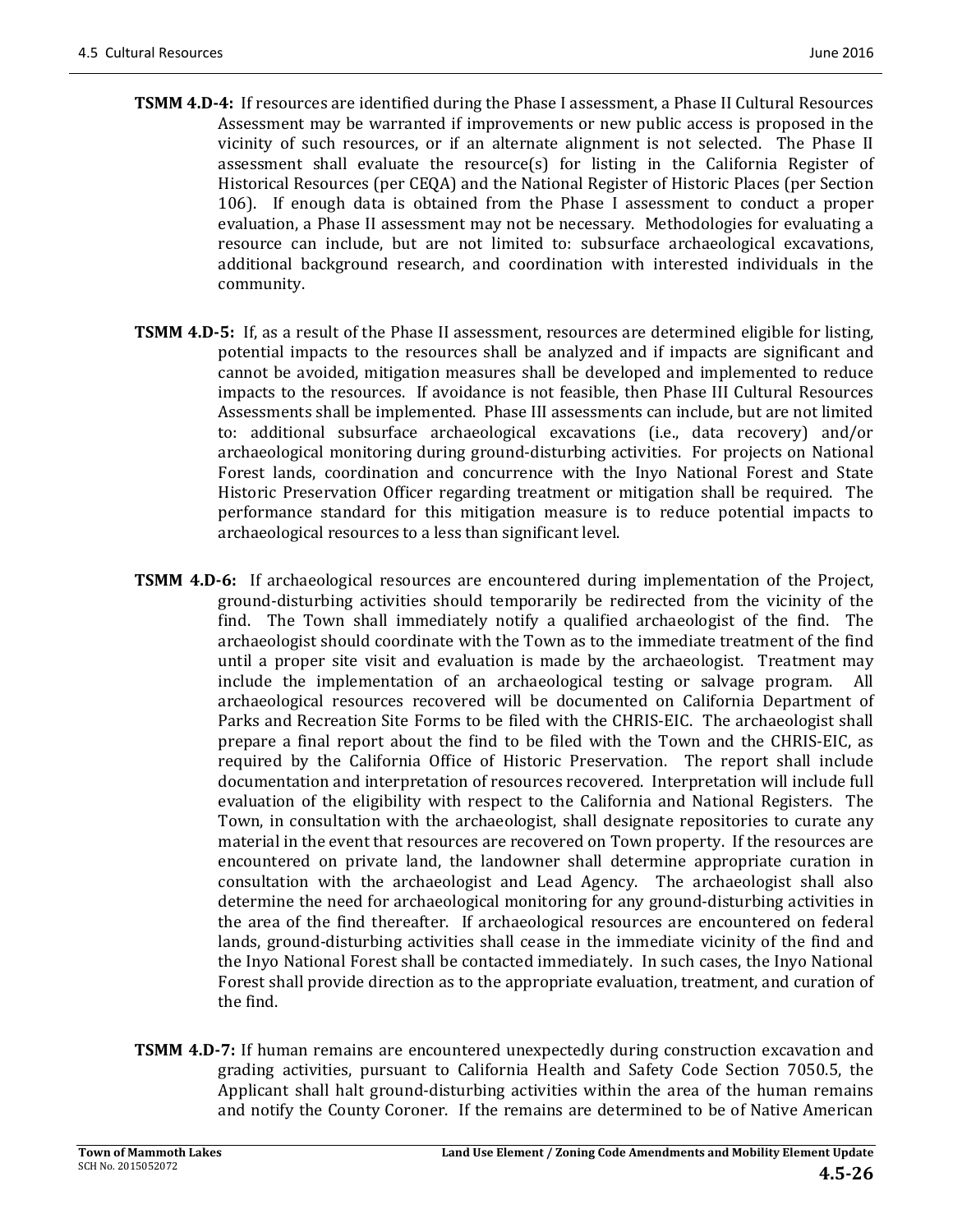descent, the coroner shall have 24 hours to notify the California Native American Heritage Commission (NAHC). The NAHC shall identify the  $person(s)$  thought to be the Most Likely Descendant of the deceased Native American, who shall have 48 hours from notification by the NAHC to inspect the site of the discovery of Native American remains and to recommend to the Applicant or landowner means for treating and disposition, with appropriate dignity, the human remains and any associated grave goods. The Applicant or landowner shall reinter the remains and associated grave goods with appropriate dignity on the property in a location not subject to further disturbance. If the remains are determined to be of Native American descent and are located on federal lands, the coroner has 24 hours to notify the NAHC and the Inyo National Forest of the discovery. The Inyo National Forest shall take the appropriate steps to comply with the federal Native American Graves Protection and Repatriation Act (NAGPRA). NAGPRA stipulates that Native American remains and associated funerary objects belong to lineal descendants. If the descendants cannot be identified, then those remains and objects, along with unassociated funerary or sacred object and objects of cultural patrimony belong to the tribe on whose lands the remains were found or the tribe having the closest relationship to them.

**TSMM 4.D-8:** If paleontological resources are encountered during implementation of the Project, ground-disturbing activities shall temporarily be redirected from the vicinity of the find. The Town shall immediately notify a qualified paleontologist of the find. The paleontologist shall coordinate with the Town as to the immediate treatment of the find until a proper site visit and evaluation is made by the paleontologist. Treatment may include the implementation of salvage excavations or preservation in place. The paleontologist shall prepare a final report on the find that shall include appropriate description of the fossils, treatment, and curation. A copy of the report shall be filed with the Town and an appropriate paleontological institution, and shall accompany any curated fossils. The paleontologist shall also determine the need for paleontological monitoring for any ground-disturbing activities in the area of the find thereafter. If paleontological resources are encountered on federal lands, ground-disturbing activities shall cease in the immediate vicinity of the find and the Inyo National Forest shall be contacted immediately. In such cases, the Inyo National Forest shall provide direction as to the appropriate evaluation, treatment, and curation of the find.

# **3. ENVIRONMENTAL IMPACTS**

**Threshold CUL-1:** The project would result in a significant impact if the project would cause a substantial adverse change in the significance of a historical resource as defined in §15064.5.

*Impact Statement CUL‐1: Project‐related demolition, construction, maintenance, and/or improvement activities would have the potential to cause a potentially significant impact to historical resources.*  Compliance with GPMM 4.14-1 and 4.14-3 and applicable policies in the General Plan would reduce *impacts to historical resources to a less than significant level.* 

As discussed earlier, the results of the cultural resources records search through the EIC have indicated that several known built environment historic resources have been recorded within or in the immediate vicinity of the Mobility Element Update project area. Moreover, the Land Use Element/ Zoning Code Amendments project area is located in a densely urbanized area of the Town with numerous structures that would likely meet the 45-year age threshold to be considered a potential historical resource. Therefore, it is possible that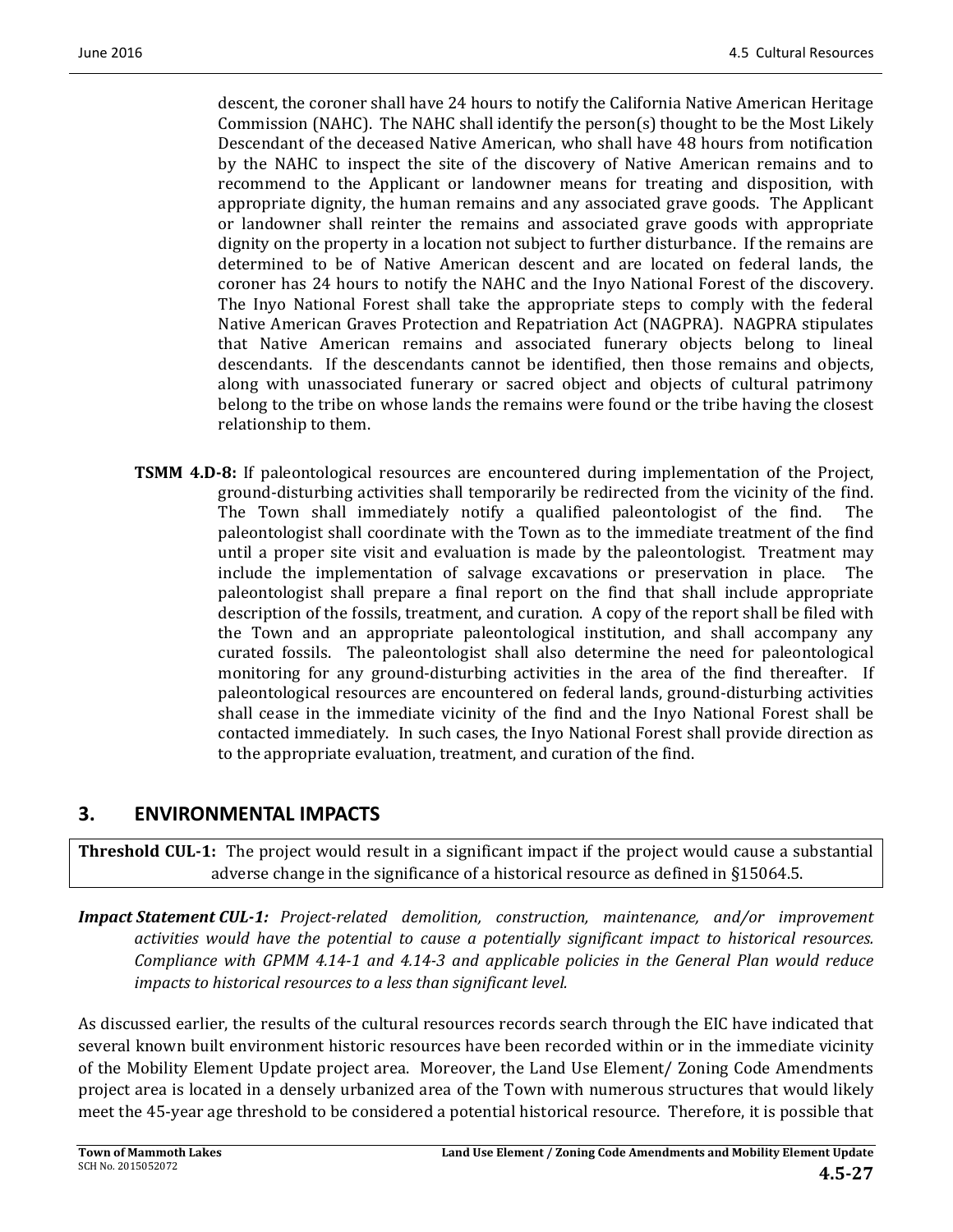additional built environment historic resources are present within the Project Areas that have yet to be evaluated for eligibility for listing in the local, State, and/or federal registers. In the event the Project results in redevelopment or other improvements on a project-by-project basis that have the potential to demolish or substantially alter historic resources, impacts on historic resources would be significant. Accordingly, GPMM 4.14-1 and GPMM 4.14-3 would address this potential impact and therefore, compliance with these adopted mitigation measures would reduce impacts to a less than significant level.

### **Mitigation Measures**

Compliance with adopted GPMM 4.14-1 and GPMM 4.14-3 would reduce potentially significant impacts to historical resources to a less than significant level.

**Threshold CUL-2:** The project would result in a significant impact if the project would cause a substantial adverse change in the significance of an archaeological resource pursuant to  $\S 15064.5$ .

## *Impact Statement CUL‐2: Project‐related demolition, construction, maintenance, and/or improvement activities would have the potential to cause a potentially significant impact to archaeological resources.*  Compliance with TSMM 4.D-3 through TSMM 4.D-6 and applicable policies in the General Plan would *reduce impacts to archaeological resources to a less than significant level.*

As discussed earlier, the results of the cultural resources records search through the EIC have indicated that 86 archaeological or historical resources are located within or in the immediate vicinity of the Mobility Element Update project area while six resources are located within or in the immediate vicinity of the Land Use Element / Zoning Code Amendments project area. These resources include prehistoric archaeological resources such as temporary and permanent occupation sites  $(e.g.,\$  lithic/ground stone/shell scatters, midden deposits, large habitation sites, and bedrock milling stations) and trails. They also include historic archaeological resources such as remnants of historic period homesteads and refuse dumps and scatters. The current contents and condition of these resources are unknown as some of these resources were recorded as early as 1958 (and as late as 2013) and therefore it is likely that at least some of the resources have been partially or completely displaced or destroyed by modern development or some other cultural (e.g., looting, road construction) or natural (e.g., erosion, flood events) process since their initial recordation. In addition, the exact boundaries of these resources and their horizontal (across the surface) and vertical (below the surface) extent may either be unknown or inconclusive for the same reason and/or if no subsurface archaeological investigations have taken place at the resource. Moreover, the Proposed Project is conceptual at this stage and therefore the associated excavation parameters for the Project elements in the specific areas of the 50 resources are currently unknown. However, it can be assumed that components of the Proposed Project that include excavations into native soils/sediments (as opposed to artificial fill or bedrock) would have the potential to impact these 50 resources or additional archaeological resources within the Project Area that have yet to be discovered. Therefore, impacts to archaeological resources are considered potentially significant and adopted mitigation measures TSMM 4.D-3 through TSMM 4.D-6 would serve to address this potential impact. Revisions to TSMM 4.D-3 are recommended below to broaden the applicability of the measure to account for other components in the Mobility Element Update.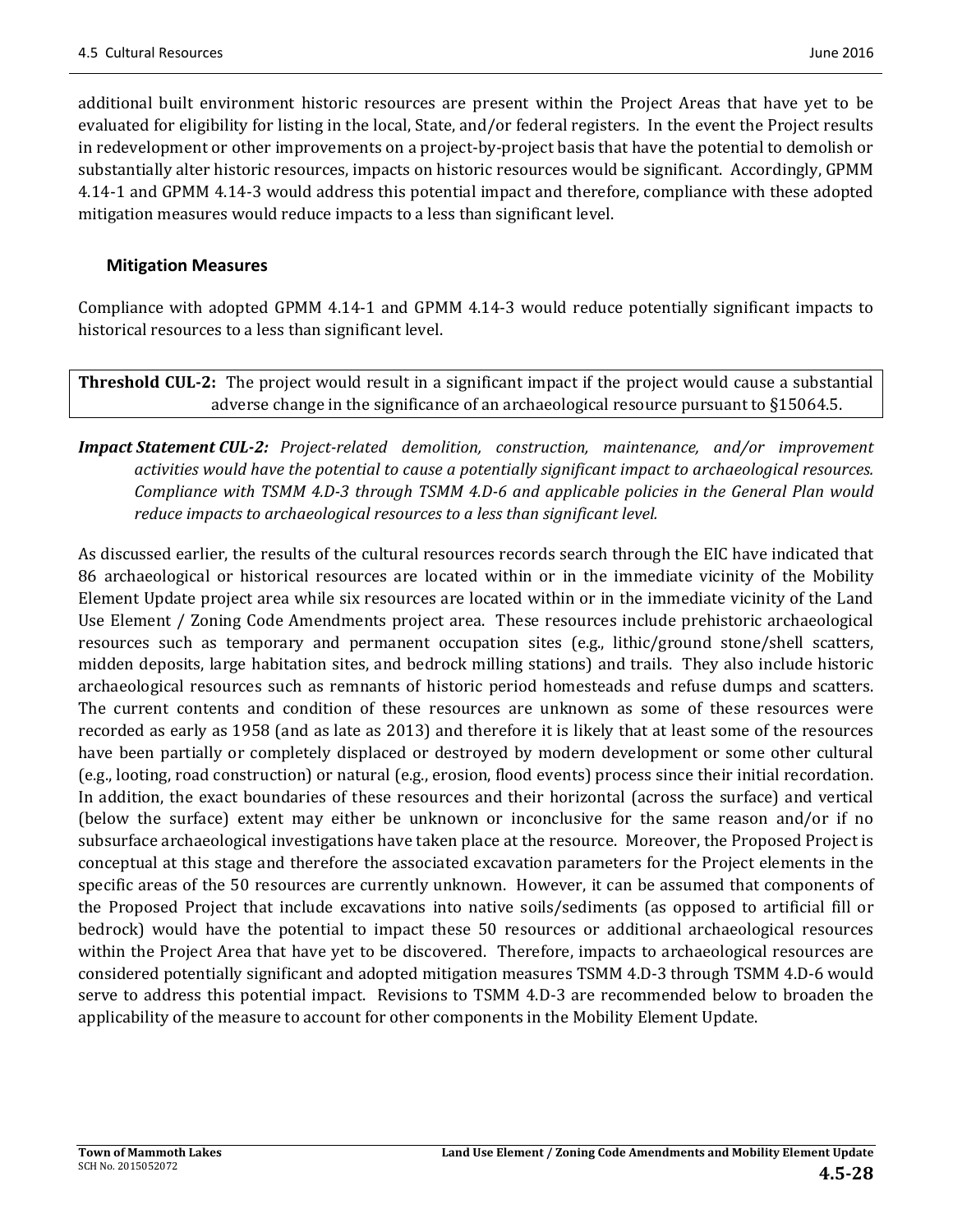### **Mitigation Measures**

While TSMM 4.D-3 is applicable to the Mobility Element Update, revisions are recommended and shown in redline/strikethrough to broaden the applicability of the measure to address all components in the Mobility Element Update.

- **TSMM 4.D-3:** The Town shall conduct a Phase I Cultural Resources Assessment of individual project areas to identify any archaeological resources within the area of a proposed project component. The Area of Potential Effect (APE) will be the focus of the analyses for projects located on federal lands per Section 106. The Phase I assessment shall include cultural resources records searches through the Eastern Information Center (as needed) and the Inyo National Forest Field Office, a Sacred Lands File search through the Native American Heritage Commission and follow-up Native American consultation, and a pedestrian survey of the Project area. (Note: Surveys may not be required in areas of the TSMP and SHARP that have already been surveyed unless resources were identified, such a determination should be made in consultation with the Inyo National Forest).
	- If resources are identified during the Phase I assessment, then a Phase II assessment shall be required, as described in Mitigation Measure 4.D.-4
	- If no resources are identified as part of the assessment, no further analyses or mitigation shall be warranted, unless it can be determined that the project has a high potential to encounter buried archaeological or historical resources;
	- If it determined that there is a moderate or high potential to encounter buried archaeological resources, appropriate mitigation shall be developed and implemented. Appropriate Mitigation may include realignment of the trail-redesign of the project to avoid the sensitive area, in which case no additional mitigation would be required. If avoidance is not possible, appropriate mitigation may include but not be limited to the following:  $[...]$

**Threshold CUL-3:** The project would result in a significant impact if the project would directly or indirectly destroy a unique paleontological resource or site or unique geologic feature.

*Impact Statement CUL‐3: Project‐related construction, maintenance, and improvement activities would have the potential to cause a potentially significant impact to paleontological resources. Compliance with TSMM 4.D‐8 and applicable policies in the General Plan would reduce impacts to paleontological resources to a less than significant level.*

As discussed earlier, the paleontological resources records search revealed that there are no known vertebrate, invertebrate, plant, microfossil, or other fossil localities from the UCMP online database that have been previously identified within the Project Area or the surrounding vicinity. The closest known vertebrate fossil locality is located more than 30 miles north of the project. Initial consultation of collection records and geologic maps (Jennings 1977) indicate that the Mammoth Lakes area has no history of fossil resources largely because the terrain is dominated by igneous and metamorphic rocks which are not conducive to retaining paleontological resources. Pleistocene glacial deposits overlie the basement and volcanic rocks in the project and throughout the Town. Results of previous geotechnical studies for projects within the Town indicate that the lower portions of the Town and the UGB are underlain by undocumented fill (in developed areas), Quaternary younger alluvium, and Quaternary Tioga Till (i.e., glacial till) (Sierra Geotechnical Services, Inc. 2005). Apart from glacial deposits, there are no sediments old enough to produce fossils inside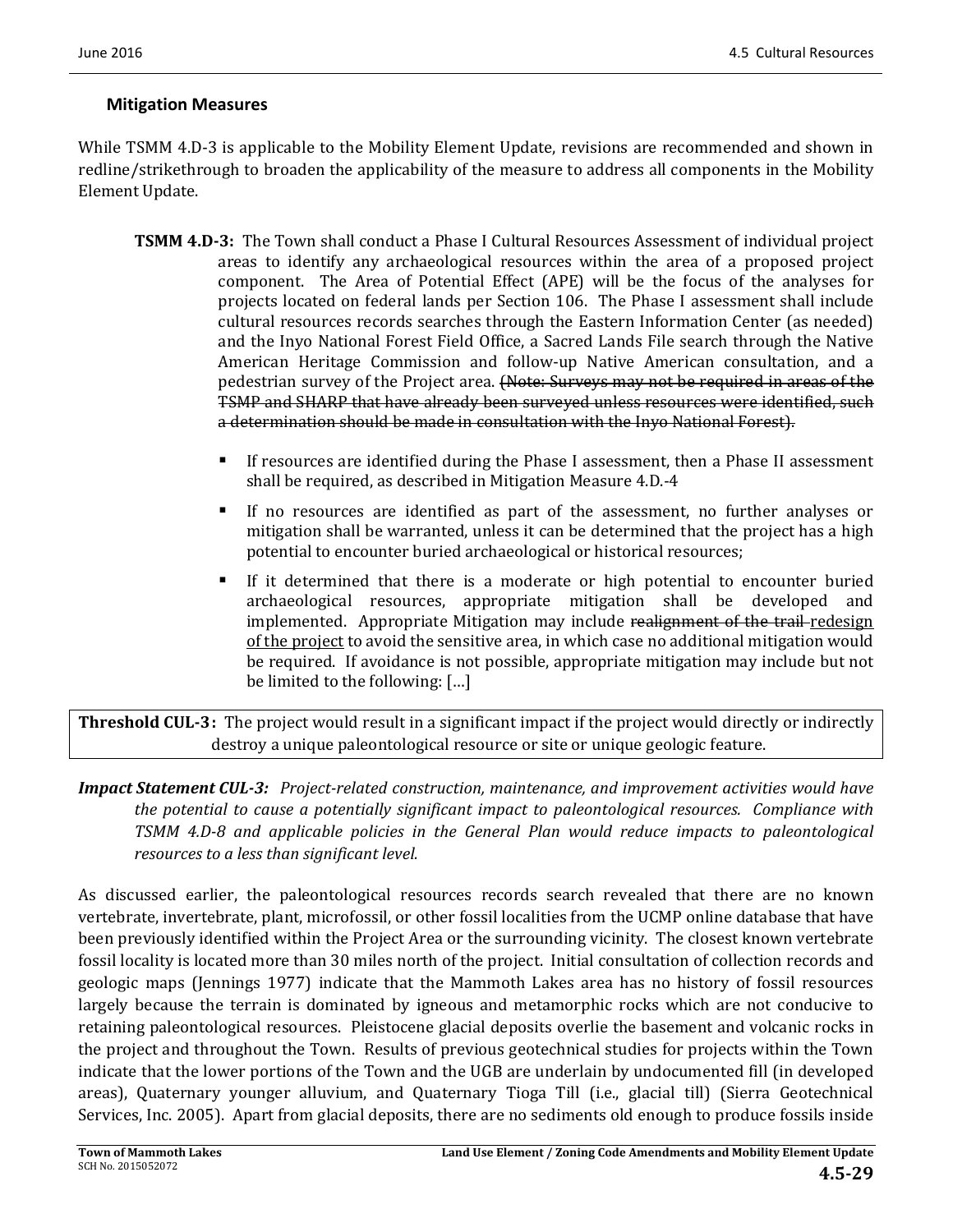or within the vicinity of the Project and it is unlikely that shallow excavations associated with the proposed Project will encounter these deposits. However, there is a low to moderate potential to encounter paleontological resources in glacial deposits within the proposed project area. Accordingly, adopted mitigation measure TSMM 4.D-8 would address this potential impact. Additional measures have been added below to TSMM 4.D-8 to include industry standard methodologies set forth by the Society for Vertebrate Paleontology. 

### **Mitigation Measures**

While TSMM 4.D-8 addresses the protection of paleontological resources and serves to reduce potentially significant impacts, some revisions are recommended to include industry standard methodologies. The recommended additional language is shown in underline.

**TSMM 4.D-8:** If paleontological resources are encountered during implementation of the Project, ground-disturbing activities shall temporarily be redirected from the vicinity of the find. The Town shall immediately notify a qualified paleontologist of the find. The paleontologist shall coordinate with the Town as to the immediate treatment of the find until a proper site visit and evaluation is made by the paleontologist. Treatment may include the implementation of salvage excavations or preservation in place. If preservation in place is not feasible, the paleontologist shall implement a paleontological salvage program to remove the resources form the project site. Any fossils encountered and recovered shall be prepared to the point of identification and catalogued before they are submitted to their final repository. Any fossils collected shall be curated at a public, non-profit institution with a research interest in the materials, such as the University of California Museum of Paleontology or the Natural History Museum of Los Angeles County. if such an institution agrees to accept the fossils. If no institution accepts the fossil collection, they shall be donated to a local school in the area for educational purposes. Accompanying notes, maps, and photographs shall also be filed at the repository and/or school. The paleontologist shall prepare a final report on the find that shall include appropriate description of the fossils, treatment, and curation. A copy of the report shall be filed with the Town and an appropriate paleontological institution, and shall accompany any curated fossils. The paleontologist shall also determine the need for paleontological monitoring for any ground-disturbing activities in the area of the find thereafter. If paleontological resources are encountered on federal lands, grounddisturbing activities shall cease in the immediate vicinity of the find and the Inyo National Forest shall be contacted immediately. In such cases, the Inyo National Forest shall provide direction as to the appropriate evaluation, treatment, and curation of the find.

**Threshold CUL-4:** The project would result in a significant impact if the project would disturb any human remains, including those interred outside of formal cemeteries.

*Impact Statement CUL‐4: Project‐related demolition, construction, maintenance, and improvement activities would have the potential to cause a potentially significant impact to human remains. Compliance with TSMM 4.D‐7 and applicable policies in the General Plan would reduce impacts to human remains resources to a less than significant level.*